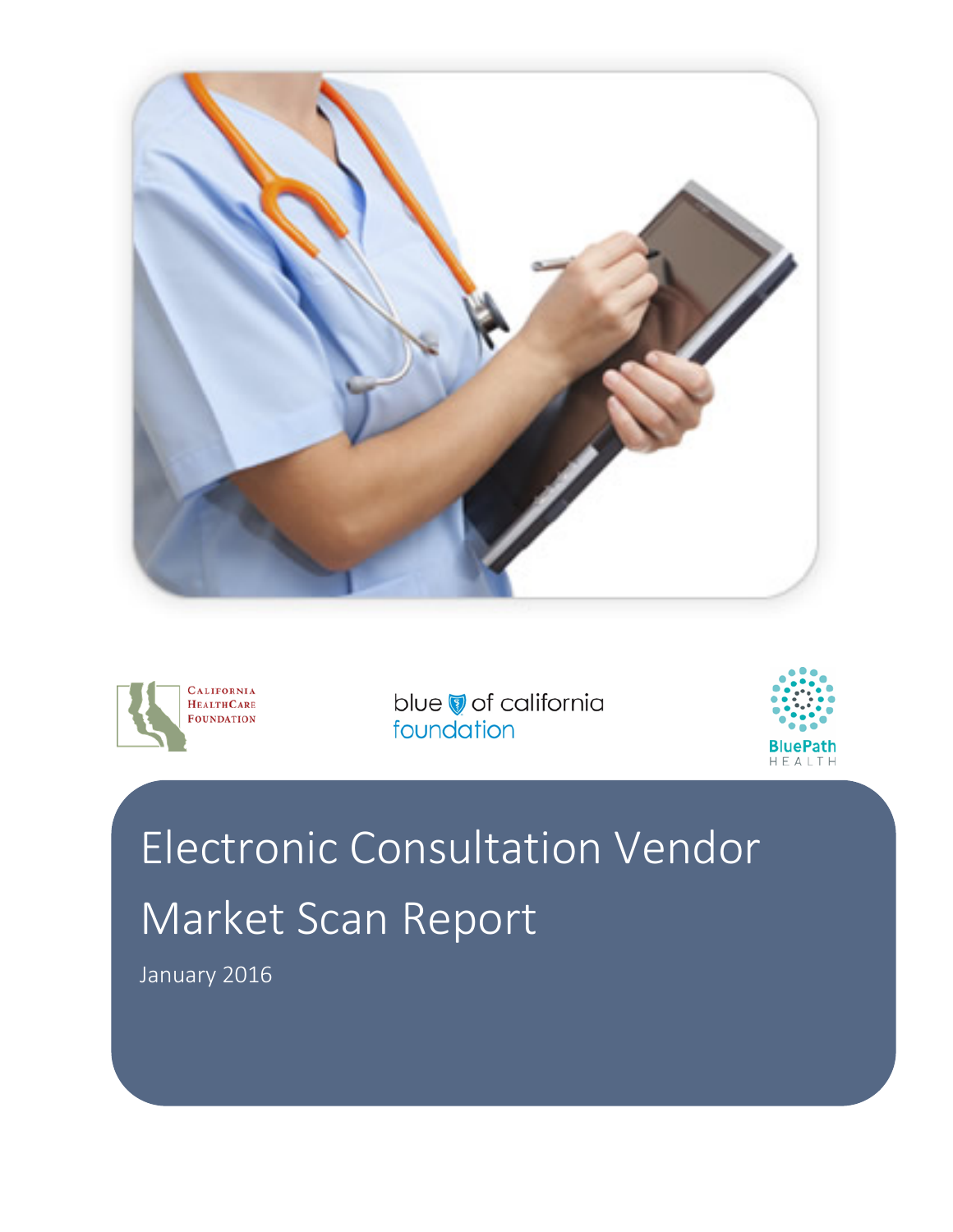



#### **Overview**

Blue Shield of California Foundation (BSCF) recognizes the opportunity for safety net organizations to incorporate electronic consult (eConsult) messaging between primary care providers (PCPs) and specialists to reduce factors such as wait times for specialist consultations, volume of unnecessary faceto-face visits, costs of care, and disconnects in flow of communications between providers. eConsult holds the potential to enhance and improve overall patient experience and care.

eConsults demonstrate significant improvements in specialist input and in cost-effective care delivery for patients. If a face-to-face visit is deemed necessary following an eConsult, a specialist can convert the encounter to a referral. In addition, patients always have the option to seek specialist care.

#### Purpose

The objective of this report is to provide information on currently available eConsult technology in order to inform healthcare organizations such as safety net hospitals and clinics throughout California that may be interested in incorporating such software solutions and workflows into their day-to-day operations.

This report is not an evaluation of vendors and not intended to be a comparative study. Instead, it offers an overview of vendor-provided information to help organizations understand the eConsult landscape, providing common technology requirements and insight into feature availability. This information may help healthcare organizations reduce upfront research when considering eConsult and move more quickly to engaging vendors and determining the best-fit solutions for their businesses.

#### eConsult Definition

For the purposes of this document, eConsult is defined as<sup>1</sup>an asynchronous exchange initiated by the PCP to a specialist, with the specialist responding within a defined period of time in lieu of an in-person visit.

Ideally, these exchanges use structured templates developed and implemented within the electronic health or medical record (EHR/EMR) to create a seamless, point-of-care set of tools that facilitate higher quality coordination and communication between providers. However, during the market research process, it became evident that eConsult solutions are mostly offered outside the EHR but can integrate data from EHRs as needed.

#### Market Analysis Research Methods

In order to gain an understanding of common features offered by eConsult technology vendors, BluePath Health requested responses to a requirements survey and a product demonstration from each

 <sup>1</sup> 1 Journal of Telemedicine and Telecare; Article – Electronic consultations (e-consults) to improve access to specialty care: A systematic review and narrative synthesis. Authors: Varsha G Vimalananda, Gorie Gupte, Siamak M Seraj, Jay Orlander, Dan Berlowitz, B Graeme Fincke and Steven R Simon.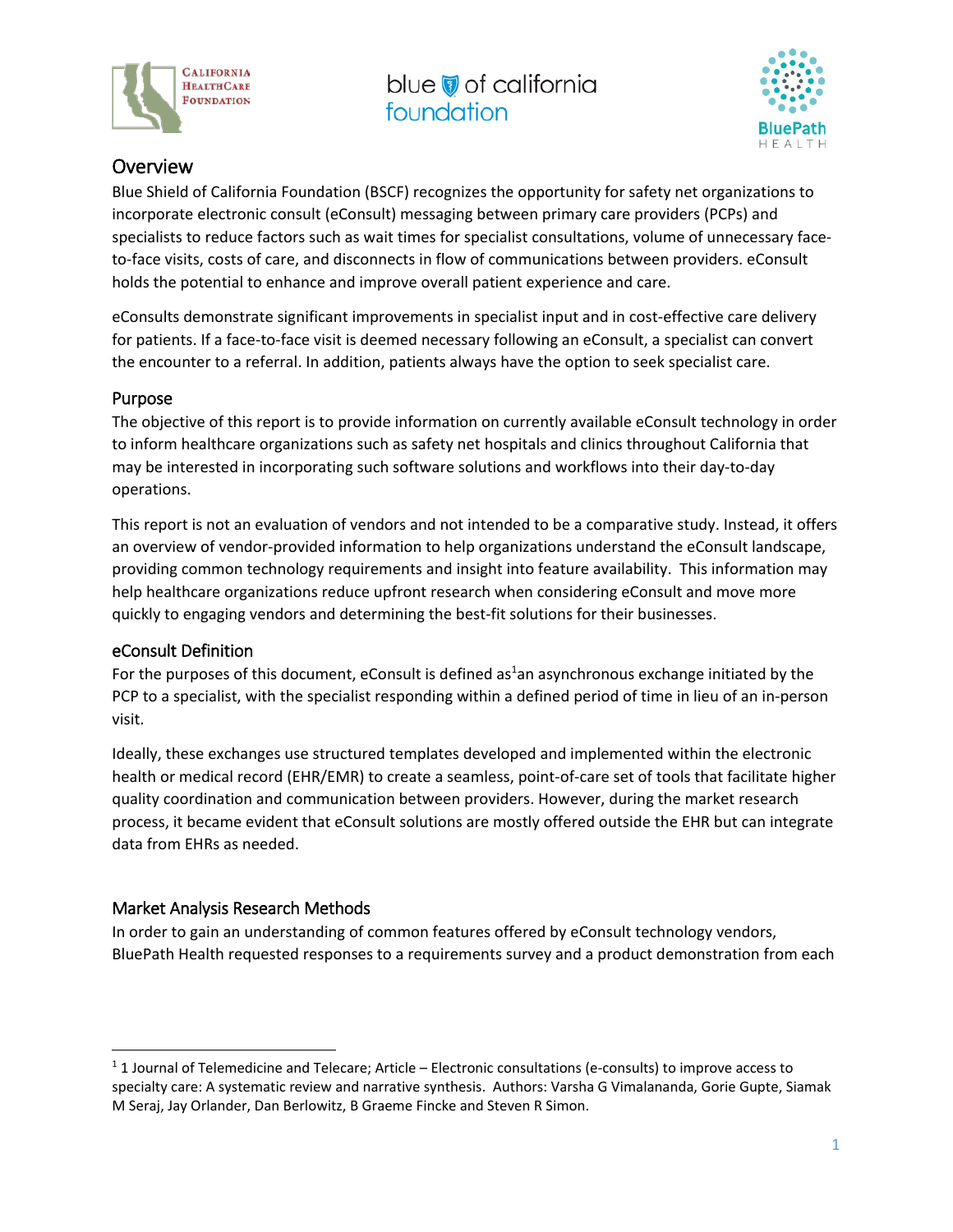



participating vendor. Requirements survey items were based on a combination of a review of current industry offerings and provider organization feedback, making the list of requirements as exhaustive as possible. Vendor demonstrations were based on a pre-set series of use cases that incorporated multiple levels of eConsult use, administration and reporting. The process for reviewing eConsult vendors included the following steps.

#### eConsult Vendors

Initial research into vendors revealed that eConsult capabilities exist across three segments of the healthcare IT market. For the purposes of this report we define those segments as follows:

- 1. Stand-alone eConsult Solutions Vendors that provide specific functionality and in many cases only eConsult (and/or eReferral) as the core product.
- 2. Electronic Health Records (EHR) Vendors that provide full EHR functionality within which eConsult may be a component.
- 3. Enterprise/HIE/Care Management Platforms Non-EHR vendors that provide a broad healthcare software offering such as HIE, Care Management platform, healthcare customer relationship management (CRM) or other with eConsult as just one component part of the whole.



It is important to note that no EHR vendors responded to the survey. While the survey received no responses from EHR vendors, we are aware that some form of eConsult functionality exists within various EHRs, despite that functionality in many cases not meeting the core functionality requirements noted within the survey. For example, use of the Direct messaging protocol often provides the ability for clinicians to initiate a consultation using an EHR system. Direct messaging is a way to securely send health information over the Internet. Also known as Direct Exchange, this protocol allows for simple, HIPAA-compliant, encrypted transmission of Protected Health Information to or from any Direct address. Orders, records, results, and any other documents can be easily and securely transmitted.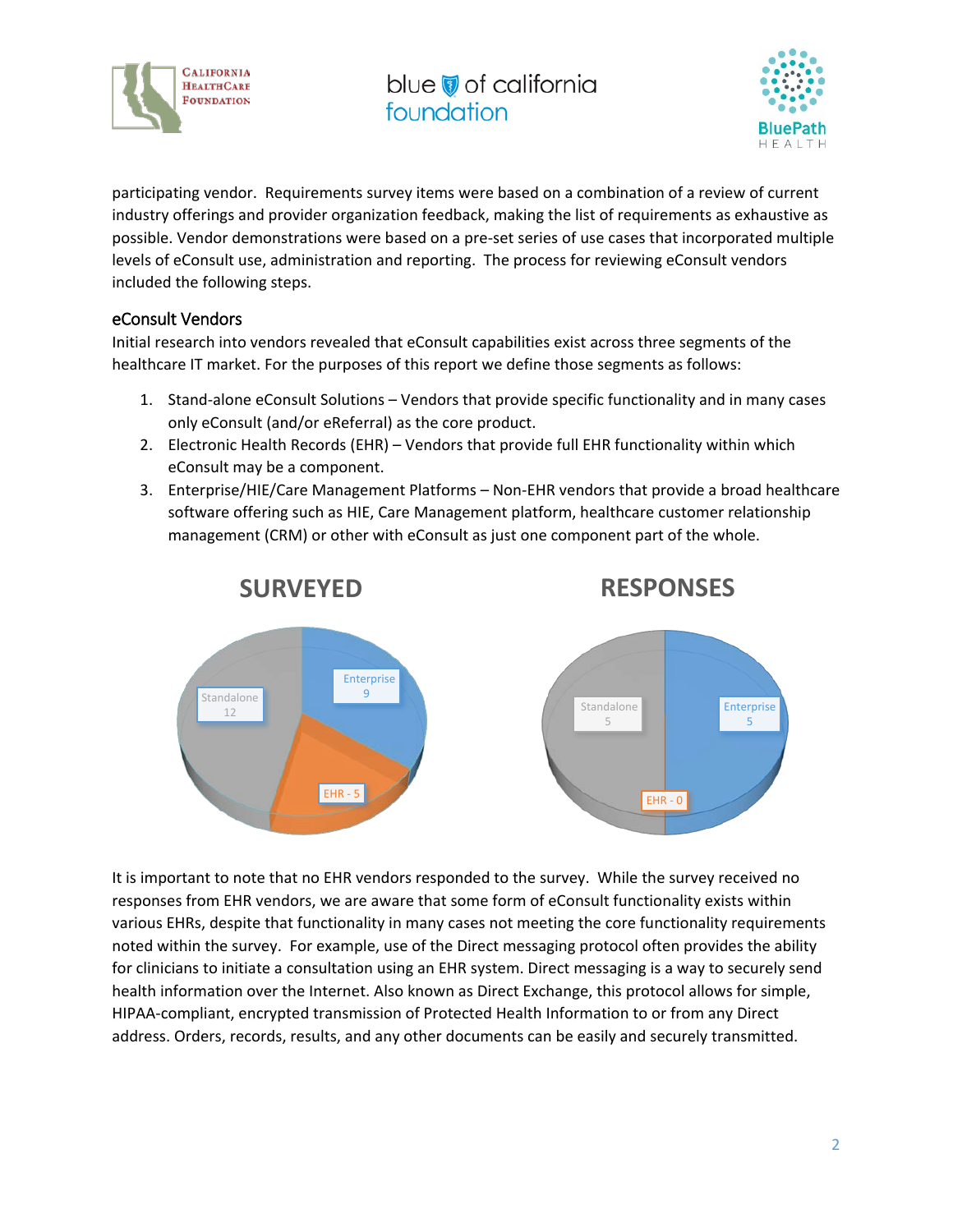



The Direct messaging protocol is inherent within all Meaningful Use Stage 2 certified EHR vendors and in some discussions was noted as an offering to bridge eConsult and EHR vendors. Discussions with a limited number of high visibility EHR vendors revealed that Direct messaging has limitations and may be offered as a work around solution in the interim period between a vendor offering full eConsult functionality or a healthcare organization selecting a tool that offers full eConsult features and functions.

### **Market Scan Findings**

For the purposes of the market scan, findings were placed into the following compartments:

- 1. Vendor Participants
- 2. System Infrastructure
- 3. Core eConsult Functionality
- 4. Integration (Product and Data)
- 5. Reporting
- 6. Services and Support

Each component offers an understanding of how vendors meet common requirements introduced for the market scan based on clinician and technology staff feedback within organizations participating in an eConsult grant program.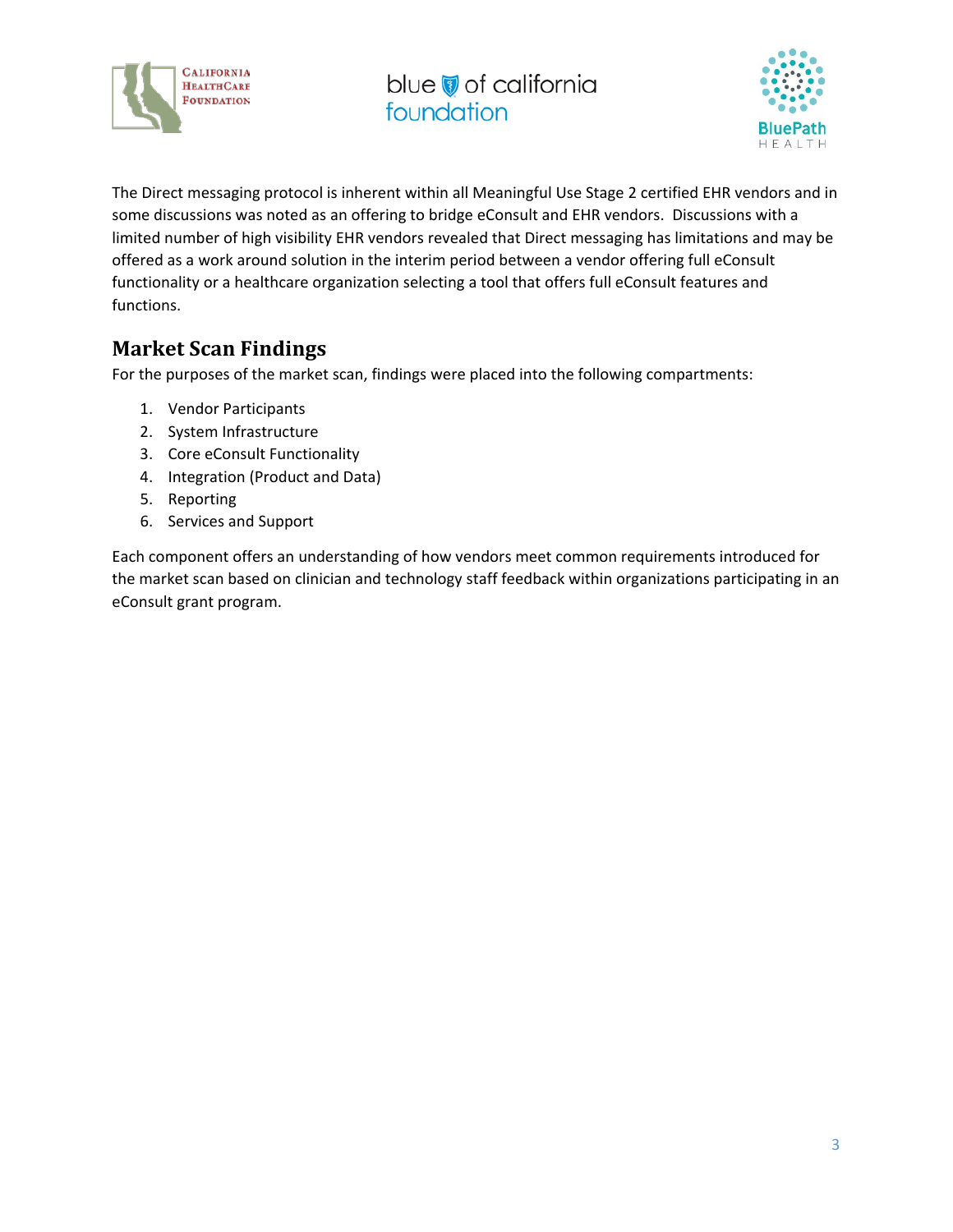





#### Vendor Participants

Vendors that participated in the market scan process include the following:

| Vendor                              | <b>Product/Service Description</b>                                                                                                                                                                                                                                                                                                                                                | <b>Product Name</b>               | Solution Type                |
|-------------------------------------|-----------------------------------------------------------------------------------------------------------------------------------------------------------------------------------------------------------------------------------------------------------------------------------------------------------------------------------------------------------------------------------|-----------------------------------|------------------------------|
| <b>American Well</b>                | Founded in 2007, American Well offers patients and providers access to complete<br>telehealth services including immediate live video visits at any location.                                                                                                                                                                                                                     | Amwell                            | Enterprise - Care Management |
| AristaMD                            | Founded in 2014, AristaMD provides eConsult solutions to eliminate unnecessary<br>specialty visits and reduce the cost of care, increases quality of care and improve<br>access to care.                                                                                                                                                                                          | Referral Intelligence<br>Platform | Stand-alone                  |
| eCeptionist                         | Founded in 2004, eCeptionist enables clients to reduce costs and optimize healthcare<br>services using tools such as referral management, eConsult and telehealth services.                                                                                                                                                                                                       | eCeptionist Referral              | Enterprise - Telehealth      |
| <b>MedUnison</b>                    | Founded in 2000, MedUnison provides Doc2Doc, helping to solve the challenges of<br>the delivery of care facing most organizations today, ensuring collaborative<br>communication throughout medical neighborhoods and enhancing access to specialty<br>care in rural health settings.                                                                                             | DosSynergy<br>Doc2Doc             | Stand-alone                  |
| <b>Orion Health</b>                 | Founded over 23 years ago, Orion Health is on a mission to revolutionize the way<br>healthcare is delivered. We believe that our software solutions, have the ability to<br>give everyone healthier, happier and longer lives.                                                                                                                                                    | Orion Health Open<br>Platform     | HIE/Enterprise               |
| <b>Referral MD</b>                  | Founded in 2011, ReferralMD's mission is to standardize referral network<br>communications across the healthcare continuum to reduce costs, improve patient<br>access to care, and increase quality for the communities they serve.                                                                                                                                               | ReferralMD                        | Stand-alone                  |
| <b>RubiconMD</b>                    | Founded in 2012, RubiconMD is a population health management solution that<br>connects primary care providers to networks of top specialists for quick e-consults,<br>bringing appropriate specialty expertise into the primary care setting. These e-<br>consults eliminate avoidable referrals, improve existing referrals and enhance the<br>patient and physician experience. | RubiconMD<br>Platform             | Stand-alone                  |
| <b>Safety Net</b><br><b>Connect</b> | Since 2007 Safety Net Connect has provided a multitude of successful and nationally<br>recognized web based healthcare solutions that serve the underserved and safety net<br>populations.                                                                                                                                                                                        | eConsult                          | Stand-alone                  |
| <b>Salesforce</b>                   | Salesforce Health Cloud is setting a new standard for patient management software<br>that goes beyond electronic medical records alone.                                                                                                                                                                                                                                           | <b>Health Cloud</b>               | Enterprise - CRM             |
| <b>Stella</b><br><b>Technology</b>  | Founded in 2012, Stella Technology provides products and consulting services that<br>enable clinicians and patients to 'exchange, coordinate and collaborate' Caredination<br>provides eConsult functionality with seamless integration into existing technology<br>ecosystems.                                                                                                   | Caredination                      | Enterprise - Care Management |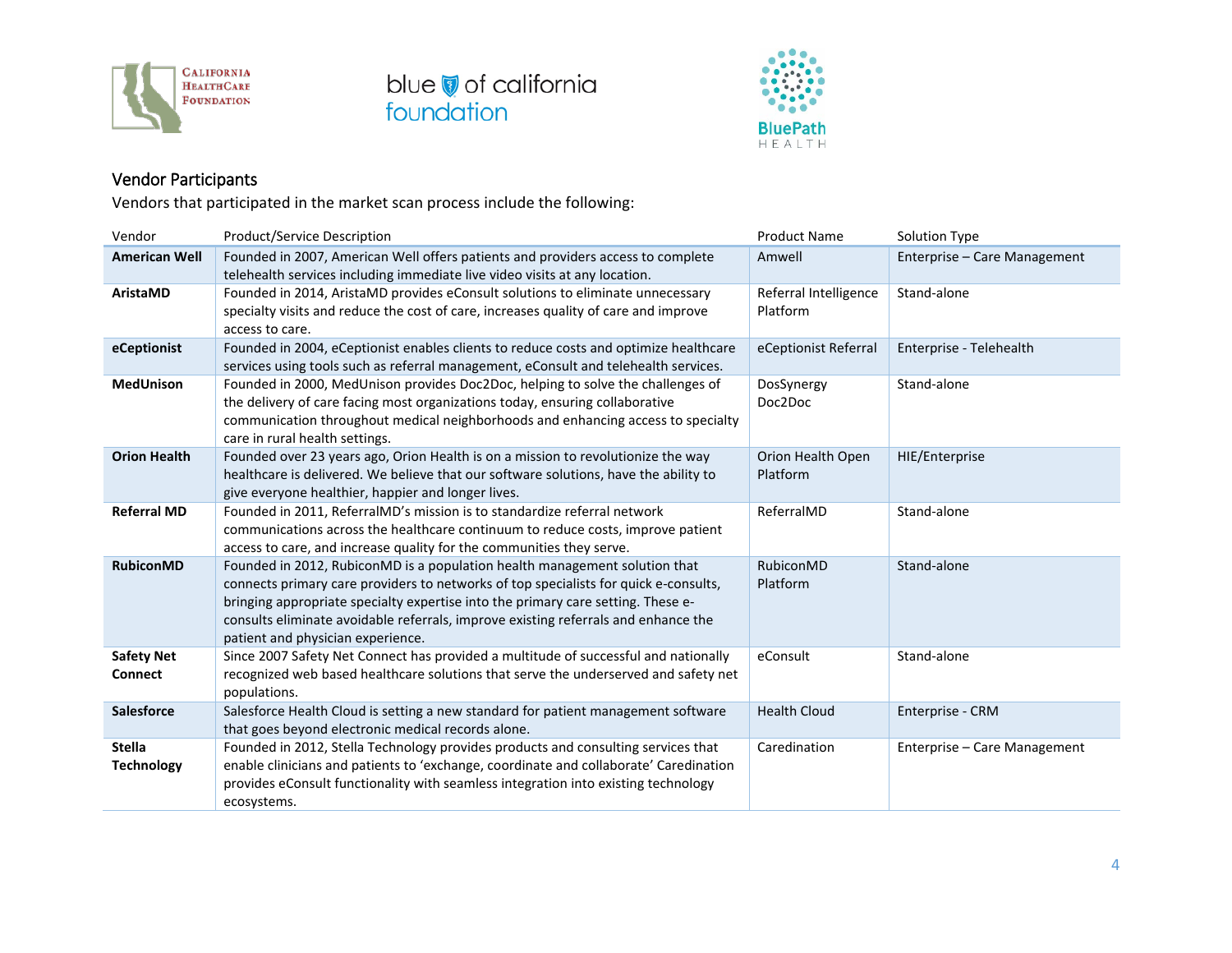



While pricing information was not sought for the purposes of this scan, vendors were polled for a highlevel understanding of pricing models. All vendors offer a subscription model with potential by a select few to have a perpetual license model in the instance a healthcare organization may opt for that model. Specific vendor pricing and model discussions should be performed directly with vendors during any evaluation process by organizations to understand the best fit from a licensing and budget perspective.

Pricing options will vary based on healthcare organization size, integration needs and volume of endusers, along with specific services requested by clients.

#### System Infrastructure

The vendor survey broke infrastructure into 2 segments:

- 1. Architecture/Solution Models
- 2. Privacy and Security

#### Architecture/Solution Models

All vendors offer a Software as a Service (SaaS)-based model allowing for lower upfront hardware costs and potential for reduced implementation timeframes based on pre-established cloud-based hosting of solutions. Where healthcare organizations may require a locally hosted model, that option is available with a subset of vendors.

Using the SaaS model, vendors indicated that solutions would work on any current computer with a standard internet connection and browser application. While vendors did not provide specific thresholds associated with minimum requirements for browsers, it is recommended to check with vendors prior to purchase and implementation to ensure organizations are compliant with minimum requirements.

In the case of locally hosted models, minimum hardware and software requirements generally met the following criteria:

| <b>Application Server CPU</b> | 2 X 2GHz         |
|-------------------------------|------------------|
| RAM                           | 4GB              |
| HDD                           | 60GB             |
| WIN 2008 or greater           |                  |
| Database Server CPU           | $2 \times 2$ GHz |
| RAM                           | 4GB              |
| HDD                           | 100GB            |
| Win 2008 or greater           |                  |
| MS SQL R2 STD                 |                  |

#### Privacy and Security

Vendors were surveyed for key attributes associated with data and application privacy and security.

All vendors reported HIPAA compliance and offer:

• Data encryption, while data is at rest in the database.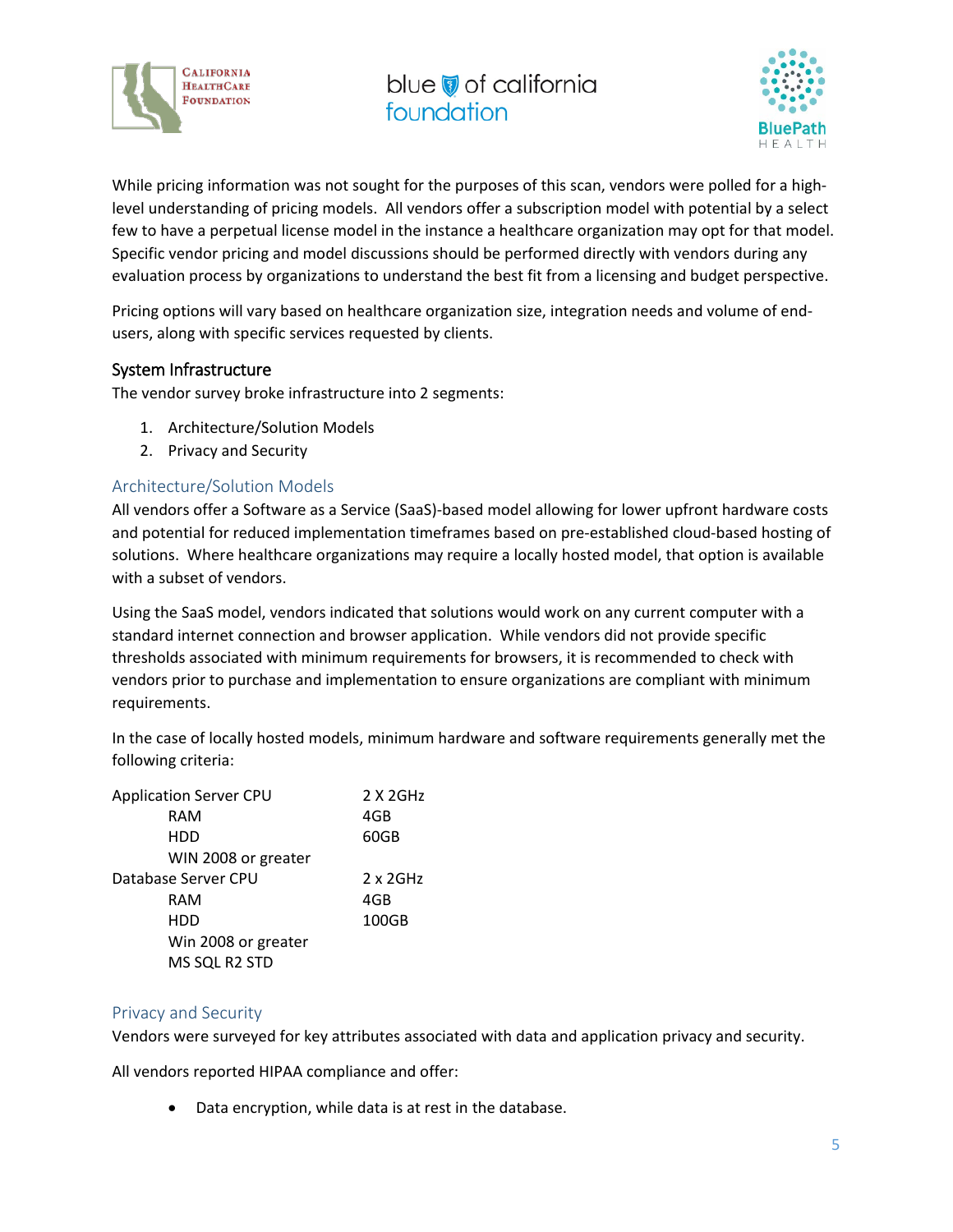



- User authentication, using user name and password security. Single sign on (SSO) is also addressed within the Integration section.
- Secure transmission of messaging using Secure Socket Layer (SSL) encryption.
- User audit trails for all access, views and transactions within the solutions.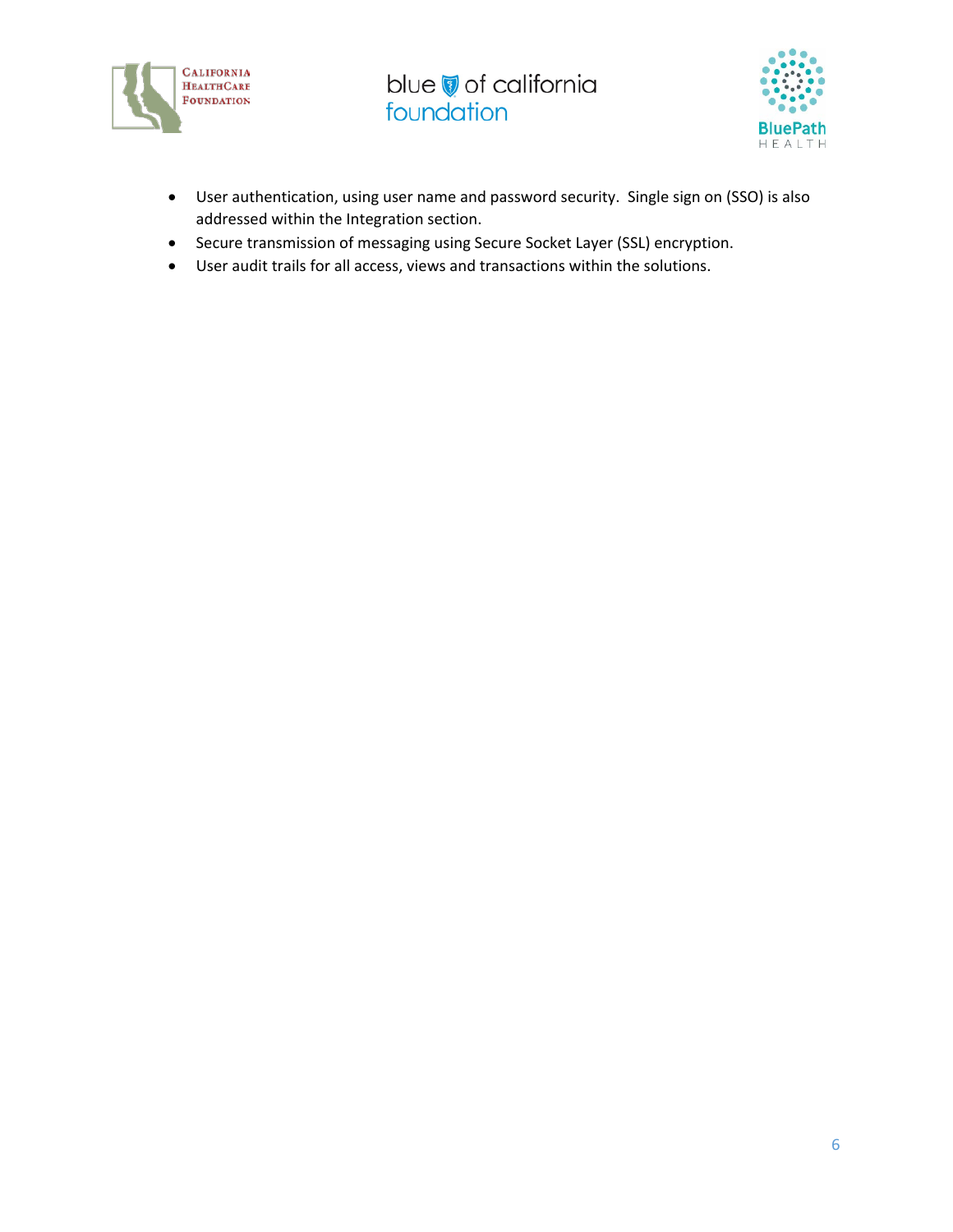



#### Core eConsult Functionality

Vendors met the majority of core functionality requirements provided as part of the survey. Based on clinician and healthcare administrator feedback, BluePath developed a minimum viable set of requirements. They included:

| <b>Application</b>             | <b>Description</b>                                                           | <b>Vendors Meeting</b> | <b>Vendors w/Requirement</b> |
|--------------------------------|------------------------------------------------------------------------------|------------------------|------------------------------|
| Requirement                    |                                                                              | <b>Requirement</b>     | on Roadmap                   |
| <b>Patient ID</b>              | Does the solution provide a universal patient identifier consistent with     | 100%                   | 0%                           |
| <b>Matching</b>                | the EHR system?                                                              |                        |                              |
| <b>Payer Data Transmission</b> | Does the solution transmit payer data with eConsult messages?                | 80%                    | 20%                          |
| <b>Patient Search</b>          | Does the product offer a patient search capability?                          | 80%                    | 10%                          |
| <b>Template Customization</b>  | Does the product offer message customization by specialty?                   | 90%                    | 0%                           |
| by Specialty                   |                                                                              |                        |                              |
| <b>Message Urgency</b>         | Can messages be flagged for urgency of the request by providers?             | 100%                   | 0%                           |
| <b>Routing Rules</b>           | Does the solution offer a rules engine that will automatically send a        | 80%                    | 20%                          |
| Engine/                        | request to a specialist based on his/her availability and the patient's      |                        |                              |
| <b>Automation</b>              | criteria (e.g. insurance and geography)?                                     |                        |                              |
| <b>Provider Status Change</b>  | Does the solution offer specialty provider status changes in order to        | 90%                    | 10%                          |
|                                | inform PCPs of specialist availability (e.g. not accepting new patients, on  |                        |                              |
|                                | leave, etc.)?                                                                |                        |                              |
| <b>Clinical Guidelines</b>     | Does the solution offer the ability to embed guidelines for use by           | 100% <sup>2</sup>      | 0%                           |
|                                | referring providers?                                                         |                        |                              |
| <b>Pre-Authorization</b>       | Does the solution provide the ability to communicate for pre-                | 90%                    | 10%                          |
| <b>Routing</b>                 | authorization in the event it may be required by a payer?                    |                        |                              |
| <b>Billing Coding</b>          | Is there a capability built into the solution that offers coding for billing | 70%                    | 30%                          |
|                                | purposes?                                                                    |                        |                              |
| eConsult Reassignment/         | Does the product provide the ability for Specialists to decline and/or       | 100%                   | 0%                           |
| <b>Decline</b>                 | redirect requests from PCPs?                                                 |                        |                              |
| <b>Patient Communications</b>  | Does the product provide the ability for the PCP and specialist              | 30%                    | 20%                          |
|                                | communications to incorporate the patient in the dialogue process?           |                        |                              |

<sup>&</sup>lt;sup>2</sup> The inclusion of clinical guidelines involves varying levels of sophistication and customization based on the solution. It is advised to consult directly with vendors of interest as to specific capabilities since features range from in-depth pre-built clinical guideline templates to user build customization availability.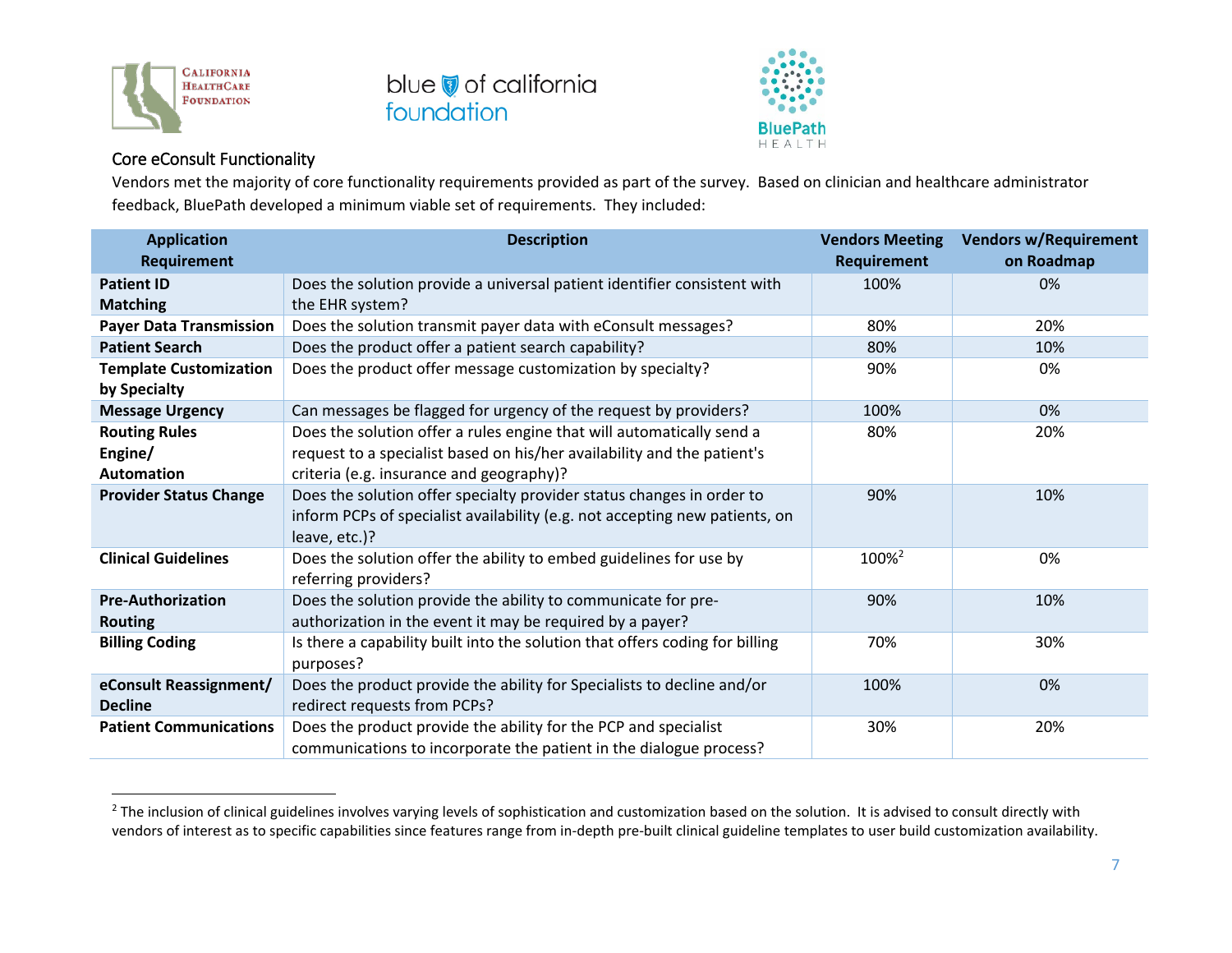



Based on review of surveys and demonstration observations, the market scan found just two areas in which 30% or more of eConsult vendors will require further consideration associated with features and functions. They are:

• Offering billing codes as part of the transaction data transfer process.

The majority of health plans do not currently reimburse for eConsults, making this component a "nice to have" for tracking and reporting at present. Where vendors reported that this capability does not exist, they did report it as a development roadmap item, meaning that within the next 6 months, vendors will have this capability included within their applications.

• Offering patient communication as part of the process.

This was the most significant gap across the entire scan process, although, it is noted that by mid-2016 50% of vendors will offer features that make this capability possible. Solutions meeting this requirement do so by offering the ability for PCPs to approve the inclusion of patients in the communications process.

Solutions commonly offered the ability to input a clinical question to be viewed and responded to by specialists. Vendors focus on 2 items:

- Keeping the consult initiation process simple as a means of limiting the number of additional workflow/process steps; and
- Offering clinical guidelines associated with the consult to ensure appropriateness of the request and sufficient detail provided to the specialist, in order to reduce the need for follow-up questions between specialist and PCP.

One item of notable interest within the core functionality set includes:

• Automation of routing varied by vendor. Offerings include routing based on combinations of PCP feedback from specialists, timeliness of responses and frequency of consults, amongst other characteristics that provided the ability to route consults to specialists. .

#### Integration (Product and Data)

Integration was split into two areas for the purposes of the survey:

- 1. Systems integration
- 2. Data integration including scheduling integration and inclusion of specialist networks

#### Systems Integration Landscape

Vendors provide the ability to integrate with EHRs and other systems within healthcare organizations. While the scan process could not determine how deeply embedded the eConsult solutions may be integrated within EHRs since EHR systems would be required in the demonstration process, at least one vendor offered a short video illustrating integration within a mainstream certified EHR system.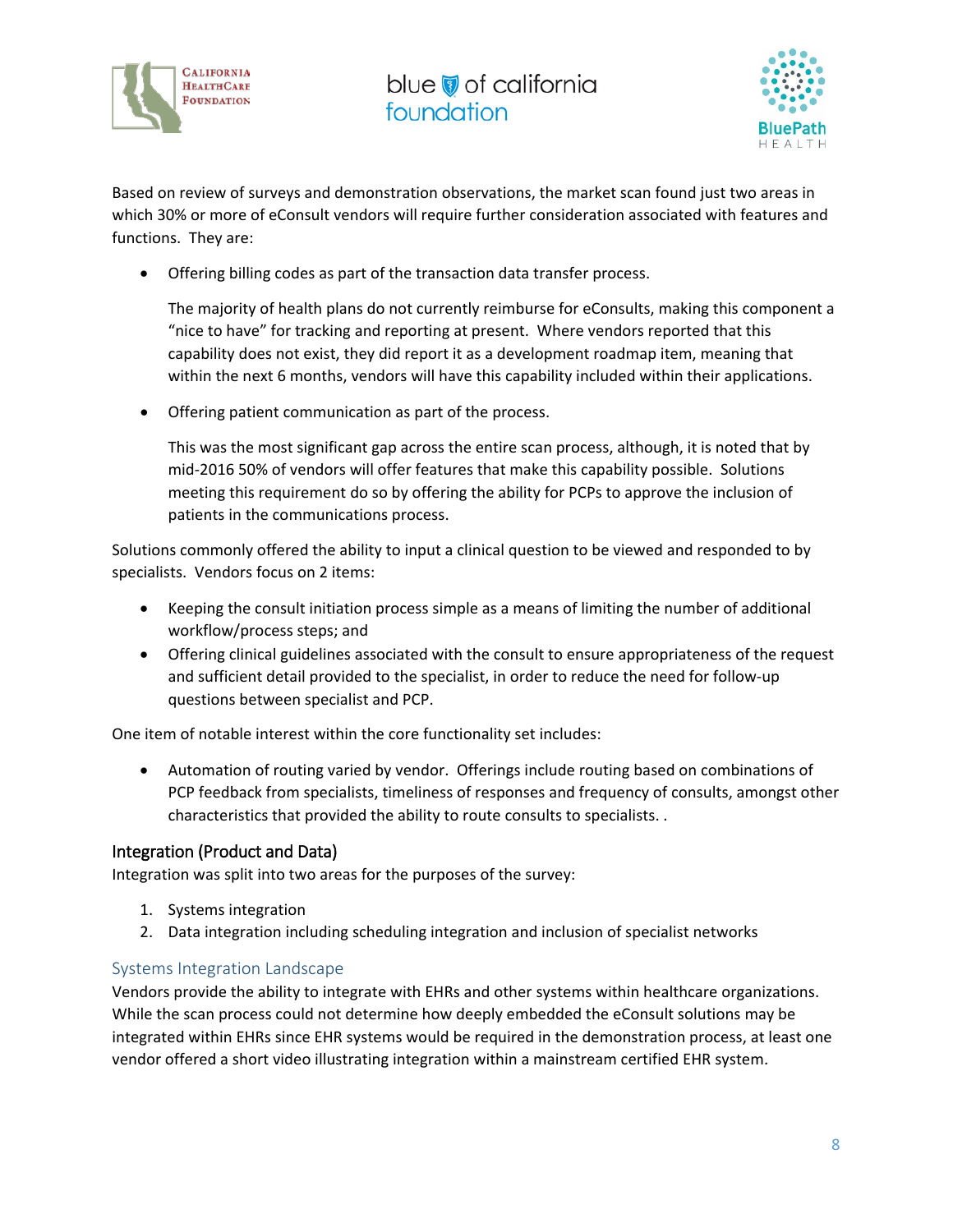



Requirements associated with systems integration included:

| <b>Application</b><br><b>Requirement</b> | <b>Description</b>                                                                                                          | <b>Vendors</b><br><b>Meeting</b><br><b>Requirement</b> | Vendors w/<br><b>Requirement</b><br>on Roadmap |
|------------------------------------------|-----------------------------------------------------------------------------------------------------------------------------|--------------------------------------------------------|------------------------------------------------|
| <b>EHR</b> / HIE Integration             | Does the eConsult solution provide<br>integration with external systems such as<br>EHR and HIE?                             | 100%                                                   | 0%                                             |
| Single Sign On                           | Does the solution offer single sign on<br>capability from within EHR or other<br>solutions (including context sensitivity)? | 100%                                                   | 0%                                             |

Of note is the ability for vendors to provide single sign on<sup>3</sup> (SSO). This is an advancement with many vendors during the last 12 months. SSO was reported in all cases to include context sensitivity associated with patient information, easing the burden associated with clinician workflow when moving between systems. Vendors reported the ability to have links available within EHR products as a means of keeping focus and workflow within one application environment while offering the use of the eConsult tool as a 'pop-up' screen as needed.

#### Data Integration

Vendors were surveyed to gain an understanding of data integration capabilities and what formats are supported in the transport of data between systems. Common formats included:

- CCDA for clinical documentation of continuity of care
- HL7 2.X, XML and API connectors for the transport of demographics and clinical data

The survey focused on demographic and treatment history data integration primarily since these data drive the ability for the specialist to have a clear picture of the patient and care need. All vendors reported the ability to integrate demographic and clinical data within their solutions.

While appointment linkage is not a critical component within the workflow for eConsult, the survey sought an understanding of the potential for escalation of the consult to a referral appointment between a patient and specialist. Several products stated that appointment linkage is available.

<sup>&</sup>lt;sup>3</sup> Single Sign On controls access to multiple related, but independent, [software](https://en.wikipedia.org/wiki/Software) systems. With SSO, a use[r logs in](https://en.wikipedia.org/wiki/Login) with a single ID and password to gain access to a connected system or systems without using different usernames or passwords, or, in some configurations, seamlessly signs on at each system.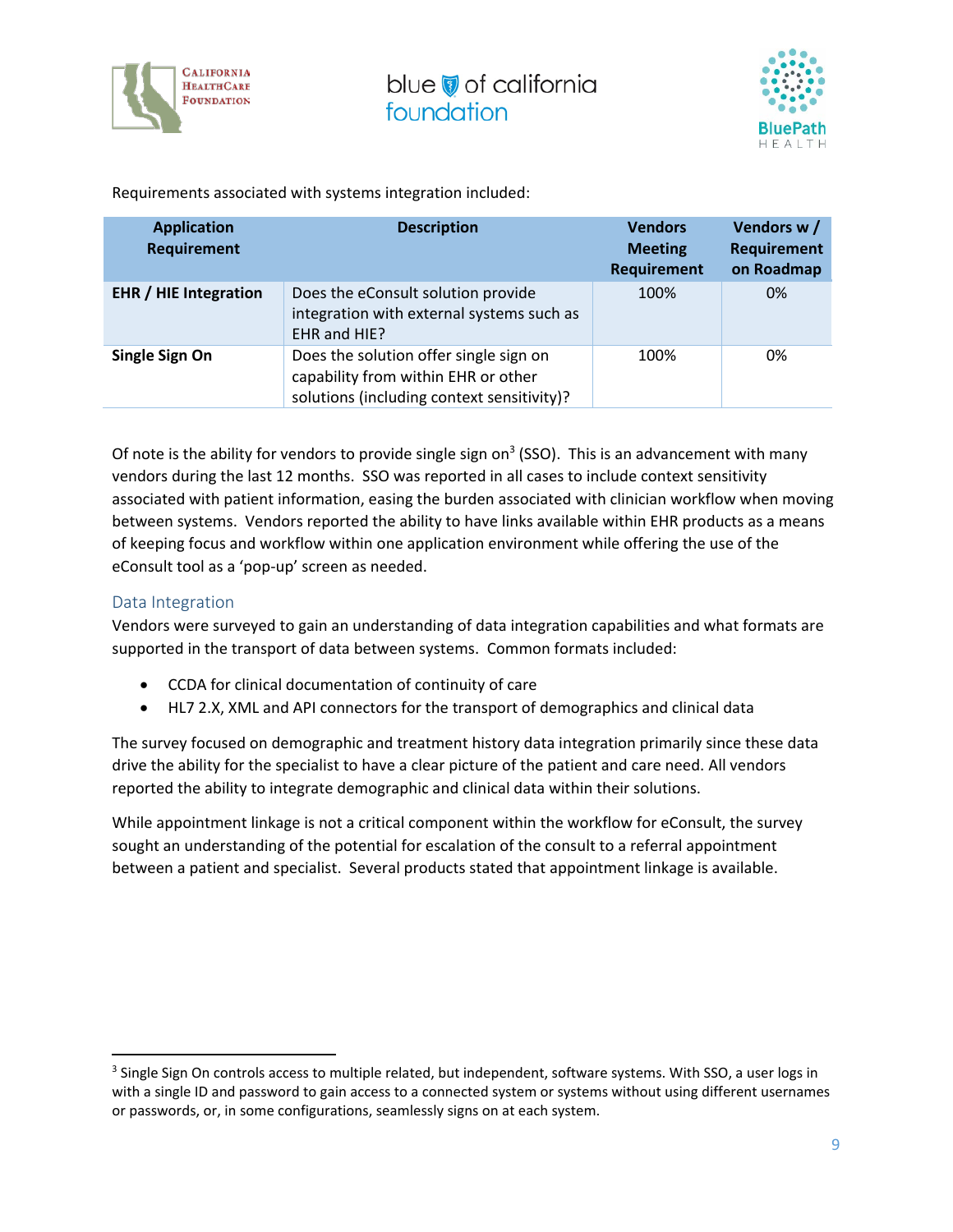



| <b>Data Integration</b><br>Requirement  | <b>Description</b>                                                                                                                                                             | <b>Vendors</b><br><b>Meeting</b><br>Requirement | Vendors w/<br><b>Requirement</b><br>on Roadmap |
|-----------------------------------------|--------------------------------------------------------------------------------------------------------------------------------------------------------------------------------|-------------------------------------------------|------------------------------------------------|
| <b>Demographics</b>                     | Are patient demographics imported into<br>the solution? Provides ongoing linkage<br>between solution and EHR?                                                                  | 100%                                            | 0%                                             |
| <b>Medications</b>                      | Can treatment history data contain<br>medication data?                                                                                                                         | 100%                                            | 0%                                             |
| <b>Orders/Results Data</b>              | Can orders and results data from the EHR<br>be attached to eConsult requests?                                                                                                  | 100%                                            | 0%                                             |
| <b>Clinical Images</b>                  | Does the solution offer the ability to<br>attach images?                                                                                                                       | 100%                                            | 0%                                             |
| <b>Clinical</b><br><b>Documentation</b> | Does the solution offer the ability to store<br>and forward clinical documentation<br>integrated via an EHR or other system?                                                   | 100%                                            | 0%                                             |
| <b>Appointment Linkage</b>              | Does appointment linkage with the<br>specialist exist in order for the PCP office<br>to identify and confirm an appointment<br>date for a face-to-face with the<br>specialist? | 60%                                             | 40%                                            |
| <b>Specialist Network</b><br>inclusion  | Do systems offer supplemental access to<br>specialist networks in addition to local<br>facility specialists?                                                                   | 40%                                             | 0%                                             |

Vendors commonly indicated that data integration occurs on a project-by-project basis, with specific data elements requiring analysis based on the EHR or other data system with which the eConsult system will integrate.

#### Reporting

The majority of systems offer the ability to produce reports associated with productivity and compliance and offer dashboards for the purposes of management reporting and gap analysis. Many tools offer features that include graphical views into data reports while some systems rely on data export functionality to business intelligence and reporting tools that may exist outside of the immediate eConsult offering for the purposes of graphical reporting. Requirements sought for reporting included: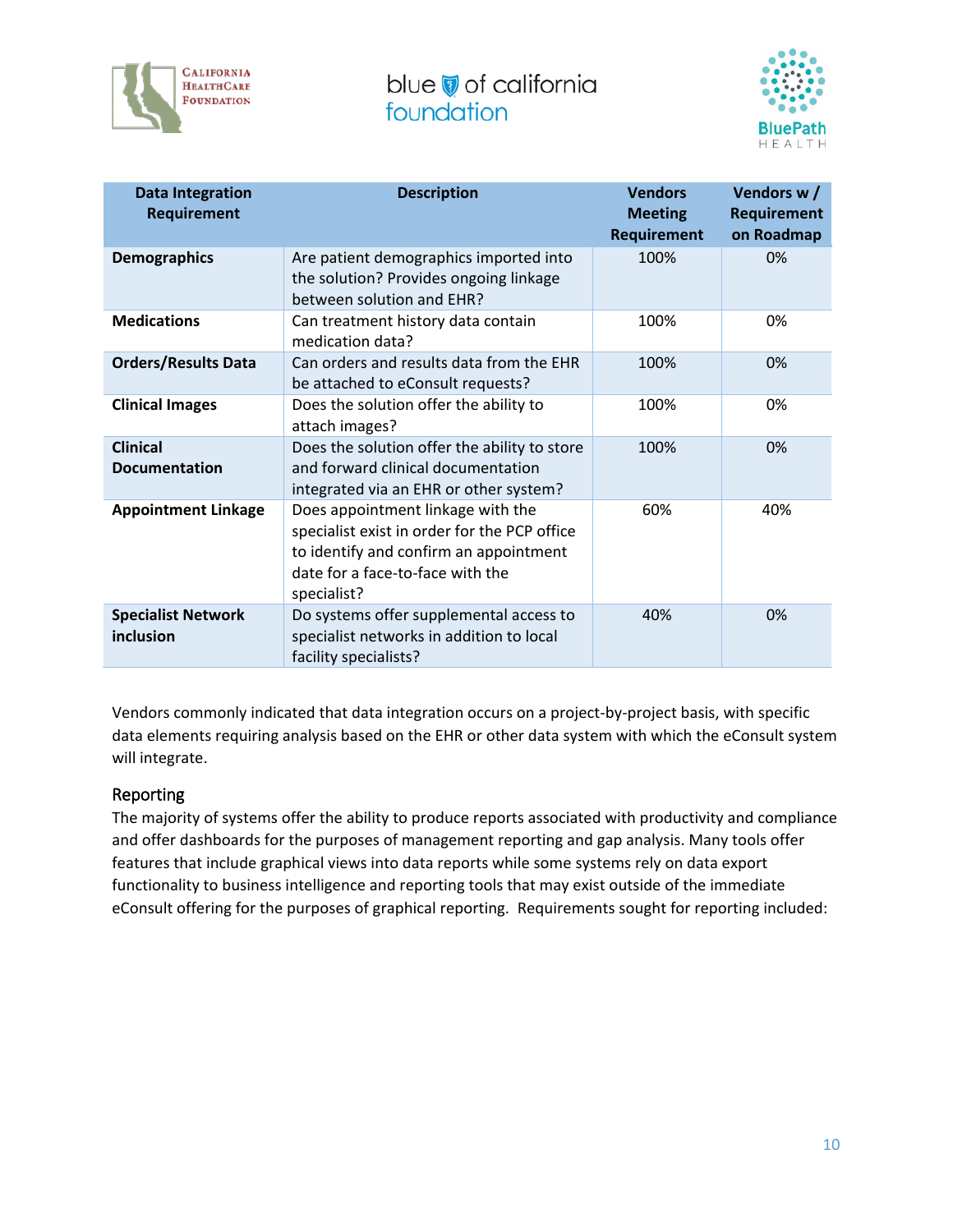



| <b>Application</b><br><b>Requirement</b>          | <b>Description</b>                                                                                                         | <b>Vendors</b><br><b>Meeting</b><br><b>Requirement</b> | Vendors w/<br><b>Requirement</b><br>on Roadmap |
|---------------------------------------------------|----------------------------------------------------------------------------------------------------------------------------|--------------------------------------------------------|------------------------------------------------|
| <b>Activity Reports</b>                           | Does the solution provide activity<br>reporting by specialty (e.g. volume of<br>consults, conversion to in-person visits)? | 100%                                                   | 0%                                             |
| <b>Process Measure</b><br><b>Reports</b>          | Does the solution offer the ability to<br>report on turnaround time and other<br>process measures?                         | 100%                                                   | 0%                                             |
| eConsult Backlog<br><b>Reports</b>                | Does the product offer backlog / queue<br>reporting?                                                                       | 100%                                                   | 0%                                             |
| <b>Financial/Billing Code</b><br><b>Reporting</b> | Does the product provide reporting<br>associated with codes for billing<br>purposes?                                       | 40%                                                    | 60%                                            |
| <b>Ad Hoc Reporting for</b><br><b>End Users</b>   | Does the product provide ad hoc<br>reporting capabilities using selection<br>items within the app?                         | 90%                                                    | 10%                                            |
| Data Exports for 3rd<br><b>Party Use</b>          | Does any data export capability exist, for<br>example, for use with data warehousing<br>within large facilities?           | 100%                                                   | 0%                                             |

#### Services and Support

Vendors were surveyed to gain an understanding of implementation and training services, in addition to support models offered. Like other health IT systems such as EHRs, vendors offered common approaches to implementation, training and support.

#### Implementation Services

Vendors will commonly tailor implementation services on a client-by-client basis with consideration to budget, organization size and project approach. Findings from the survey illustrated that common implementation services were offered across the board by vendors as a means of supporting rapid deployment and balanced consideration towards requirements, workflow, system setup and data integration.

| <b>Project Mgmt</b> | <b>Requirements</b><br><b>Gathering</b> | <b>System</b><br><b>Setup</b> | <b>Integration</b><br>with EHR | <b>Testing</b> | <b>Training</b> | <b>Go Live</b><br><b>Support</b> |
|---------------------|-----------------------------------------|-------------------------------|--------------------------------|----------------|-----------------|----------------------------------|
| Yes                 | Yes                                     | Yes                           | Yes                            | Yes            | Yes             | Yes                              |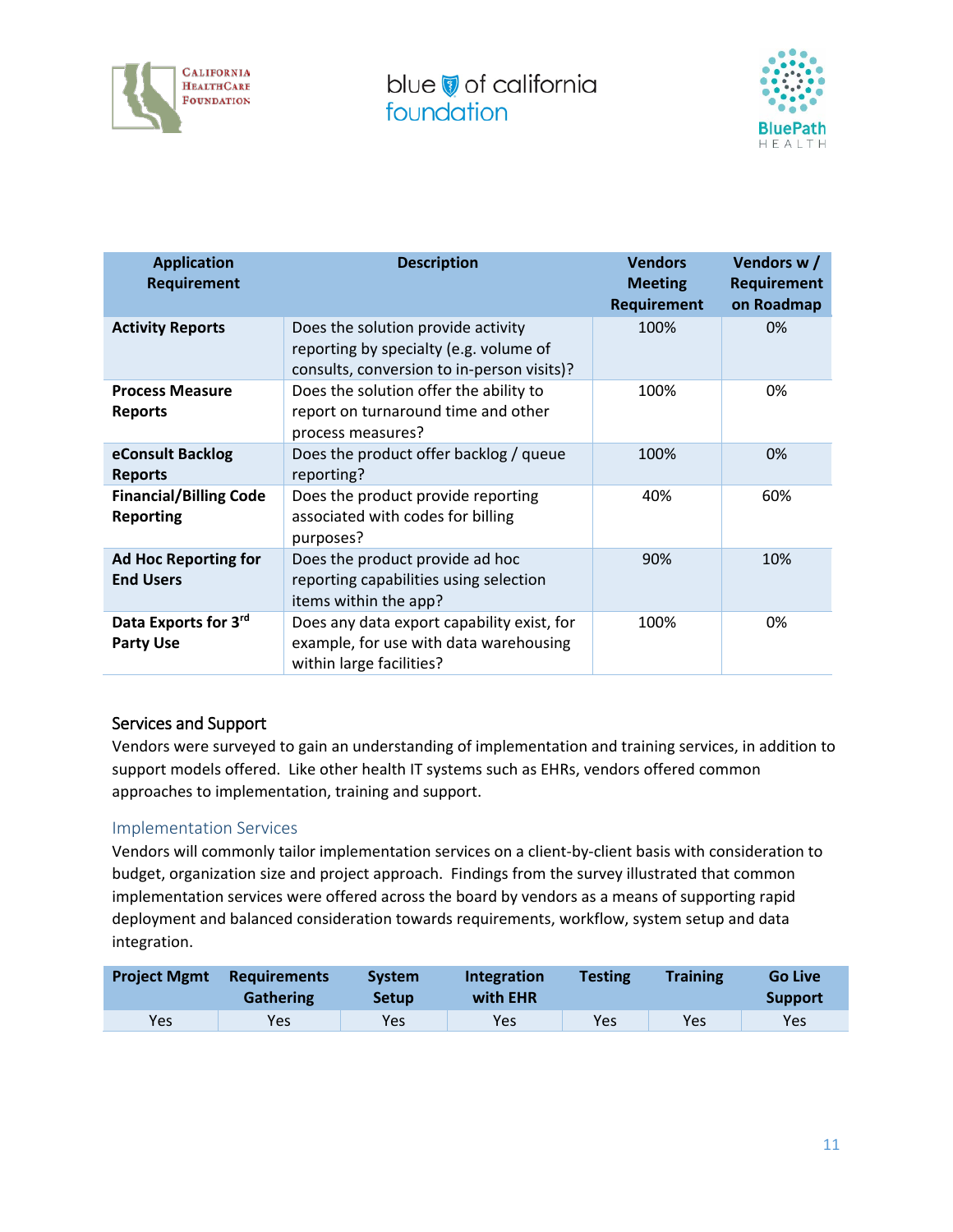



Implementation timelines commonly fall in the 90-120 day range based on organization type and volume of users. Specific timelines will be developed for clients during the sales process as preimplementation planning takes place.

#### Training Models

Training models were comprehensive with respondents incorporating a broad range of in-person and remote training capabilities. Training is also tailored on a client-by-client basis and budgeted in a similar fashion.

| <b>Instructor Led</b> | Live Webinar | <b>Recorded Webinar</b> | <b>Online/On Demand</b><br><b>Training</b> | Knowledgebase<br><b>Access</b> |
|-----------------------|--------------|-------------------------|--------------------------------------------|--------------------------------|
| Yes                   | Yes          | Yes                     | Yes                                        | Yes                            |

#### System Support

All vendors provide a 24-hour, 7-days-per-week system support model, offering clients comprehensive coverage. Additionally, vendors offer access to a knowledge base, similar to the training model, as a means of on-demand self-help for end-user support on usability related items.

System updates ranged between one update per month to three updates per year. Vendors commonly provide release notes to clients in advance of updates, allowing for communications to end-users within each organization.

#### **Conclusions**

Vendors participating in the market scan offer progressively robust technology allowing the incorporation of eConsult into the healthcare environment, considering consistency of workflow and ease of access to information by both PCPs and specialists.

The most significant gap identified during the market scan was that of EHR vendors lacking common functionality or the ability to customize eConsult functionality within the EHR to meet the unique needs of each client. While use of Direct messaging is available amongst EHR systems, the drawback of using this as a sole means of eConsult functionality is the lack of closed-loop tracking, reporting and reconciliation of electronic consultations back to the patient chart in a fluid manner. Stand-alone solutions and Enterprise / HIE solutions meet this capability very clearly, providing bi-directional data integration to maximize data flow for clinicians. It is important to note that all solutions reviewed require data integration with EHRs to incorporate eConsult into day-to-day workflow effectively.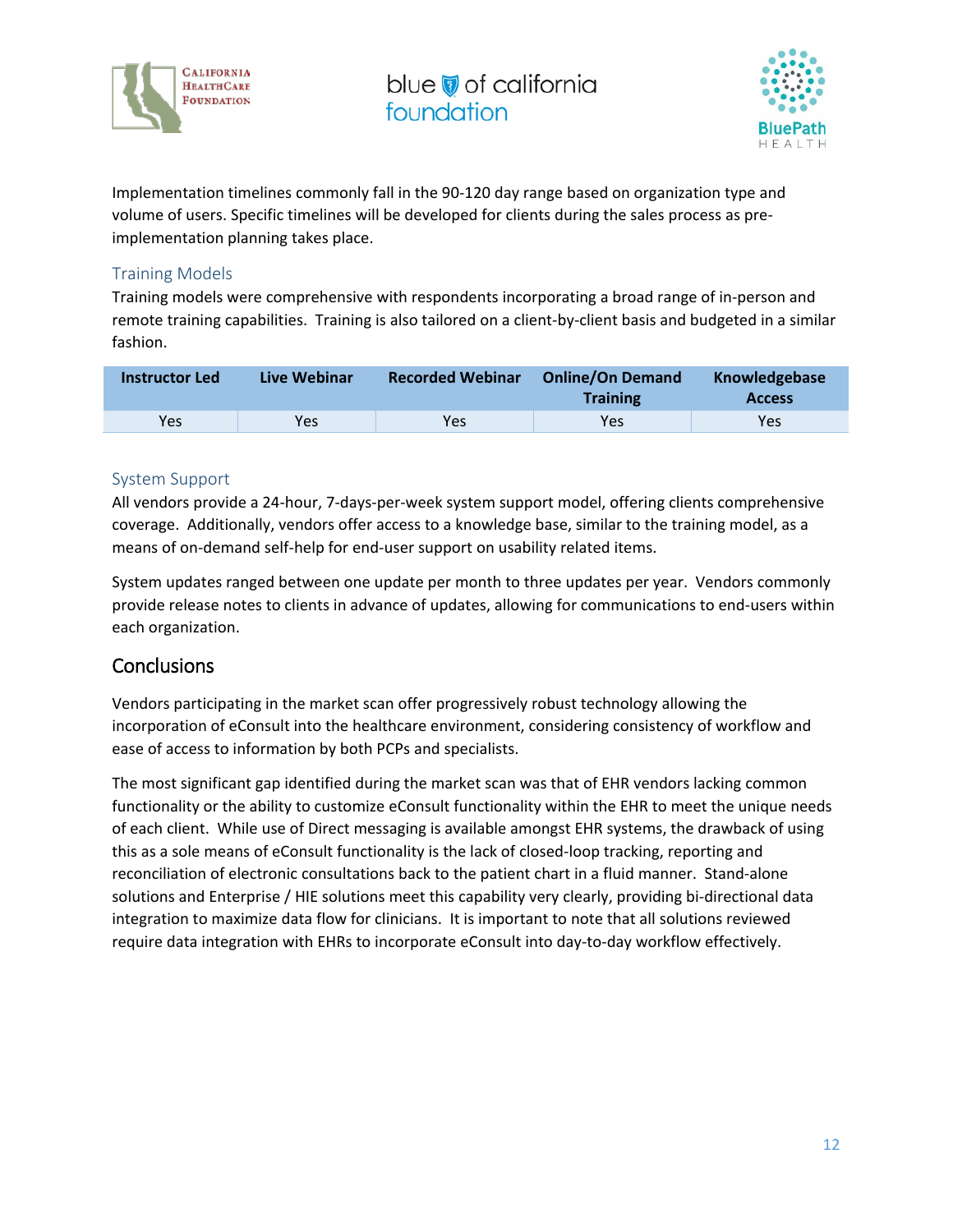APPENDIX 1 Electronic Consultation Market Scan Vendor Profiles January 8, 2016 Revision 1 – February 23, 2016

blue of california





foundation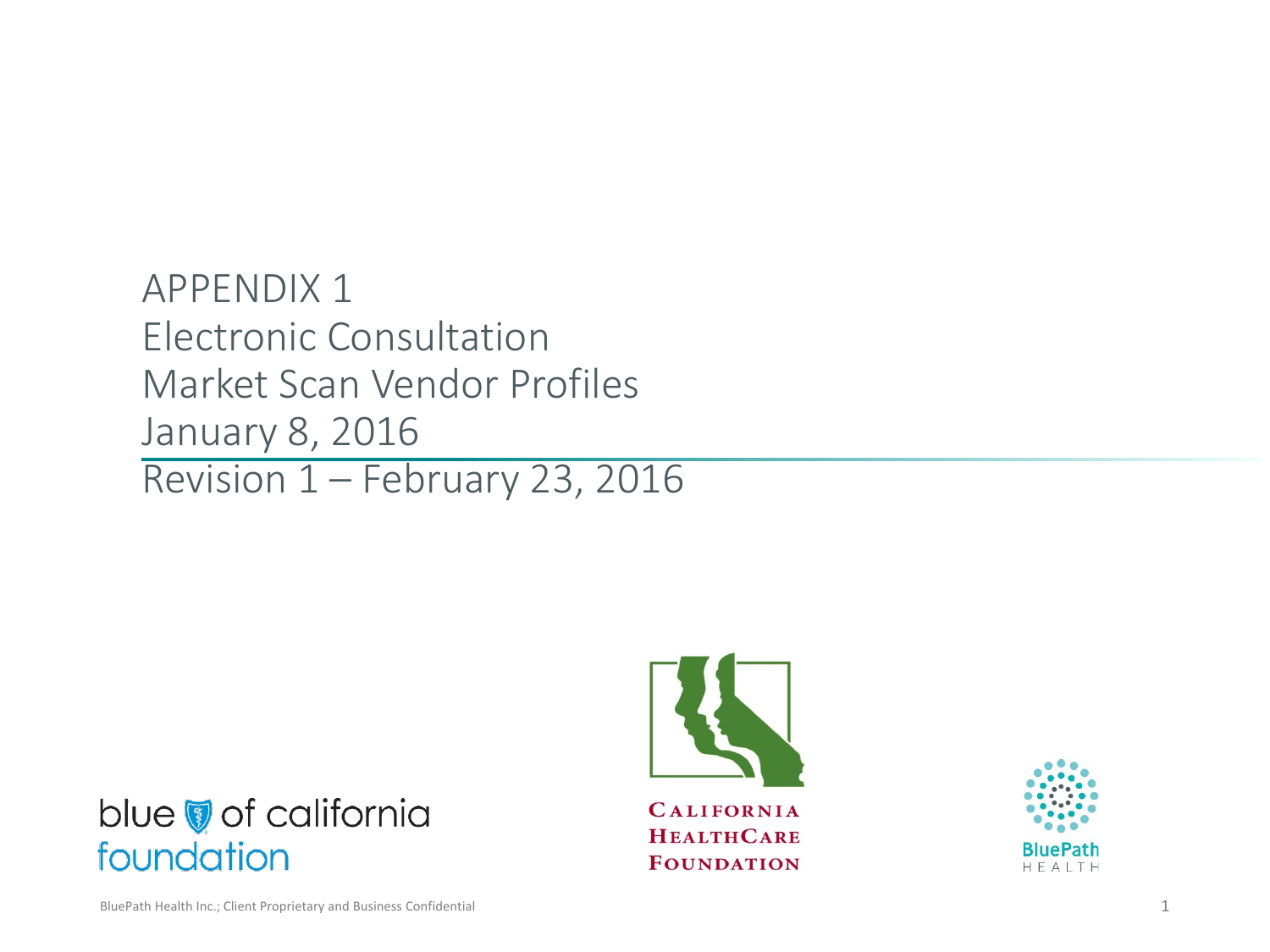### American Well

| <b>COMPANY INFORMATION</b>                                                                                                                                                                                                                                               | <b>PRODUCT &amp; LICENSING MODEL</b>                                                                                                                                    | <b>DATA INTEGRATION</b>                                                                                                                                                                                                                                                                         |                                                                                                                                                                                     |
|--------------------------------------------------------------------------------------------------------------------------------------------------------------------------------------------------------------------------------------------------------------------------|-------------------------------------------------------------------------------------------------------------------------------------------------------------------------|-------------------------------------------------------------------------------------------------------------------------------------------------------------------------------------------------------------------------------------------------------------------------------------------------|-------------------------------------------------------------------------------------------------------------------------------------------------------------------------------------|
| Based - Boston, MA<br>In business 9 years<br>$200+$ staff<br>$\bullet$<br>> 25 million patients using product<br>• Product online since 2007                                                                                                                             | SaaS - Cloud-based, vendor<br>$\bullet$<br>hosted<br><b>Subscription and Perpetual</b><br>License models available<br>based on client and types of<br>services selected | Bi-directional API integration with EMR/EHR, including<br>but not limited to clinical data (medications, medical<br>claims history, biometrics, gaps in care, etc.) as well as<br>eligibility and scheduling information<br>real-time EDI interfaces for integration with 3rd parties<br>(APIs) |                                                                                                                                                                                     |
| <b>PRODUCT NAME</b>                                                                                                                                                                                                                                                      | <b>CORE FEATURES</b>                                                                                                                                                    |                                                                                                                                                                                                                                                                                                 | <b>SECURITY &amp; PRIVACY</b>                                                                                                                                                       |
| • Amwell or White Labeled                                                                                                                                                                                                                                                | Supports universal<br>$\bullet$                                                                                                                                         | Single sign-on supported                                                                                                                                                                                                                                                                        | User authentication                                                                                                                                                                 |
| <b>SERVICE &amp; SUPPORT</b>                                                                                                                                                                                                                                             | patient ID<br>(searchable) with                                                                                                                                         | Specialty Provider search<br>and status changes<br>• Guidelines embedding<br><b>Treatment History</b><br>information enabled                                                                                                                                                                    | Secure messaging<br>Data encryption<br>$\bullet$                                                                                                                                    |
| Best Practices guidelines offered during<br>implementation<br><b>Project Management, Requirements</b>                                                                                                                                                                    | <b>EHR</b><br>Payer data<br>transmission                                                                                                                                |                                                                                                                                                                                                                                                                                                 | <b>HARDWARE / SOFTWARE</b><br><b>REQUIREMENTS</b>                                                                                                                                   |
| Gathering, System Setup, Integration with<br>Existing EMR/EHR, Testing, Training, Go-<br>Live Support<br>Training: In-person instructor-led, Live<br>webinar, Recorded webinar, Online<br>training<br>$24 - 7$ support by employed staff<br>Updates on a scheduled basis | enabled<br>Message<br>customization by<br>specialty<br>$\bullet$<br>Message urgency<br>checking<br>flagging<br>Rules engine for<br>consult distribution                 | Problem/Response<br>template customization<br>by Specialty<br>Pre-authorization<br><b>Billing coding</b>                                                                                                                                                                                        | Any computer, mobile device,<br>$\bullet$<br>telephone, or American Well Kiosk<br>No specific bandwidth<br>$\bullet$<br>considerations unless deploying to a<br>kiosk based setting |
| <b>REPORTING &amp; ANALYTICS</b>                                                                                                                                                                                                                                         |                                                                                                                                                                         | <b>NOTABLE CLIENTS/TESTIMONIALS</b>                                                                                                                                                                                                                                                             |                                                                                                                                                                                     |
| • Audit reporting<br>Activity reporting by specialty<br>$\bullet$<br>Ad hoc reporting                                                                                                                                                                                    | Process measures<br>Billing code reports<br>Data warehouse exporting                                                                                                    |                                                                                                                                                                                                                                                                                                 |                                                                                                                                                                                     |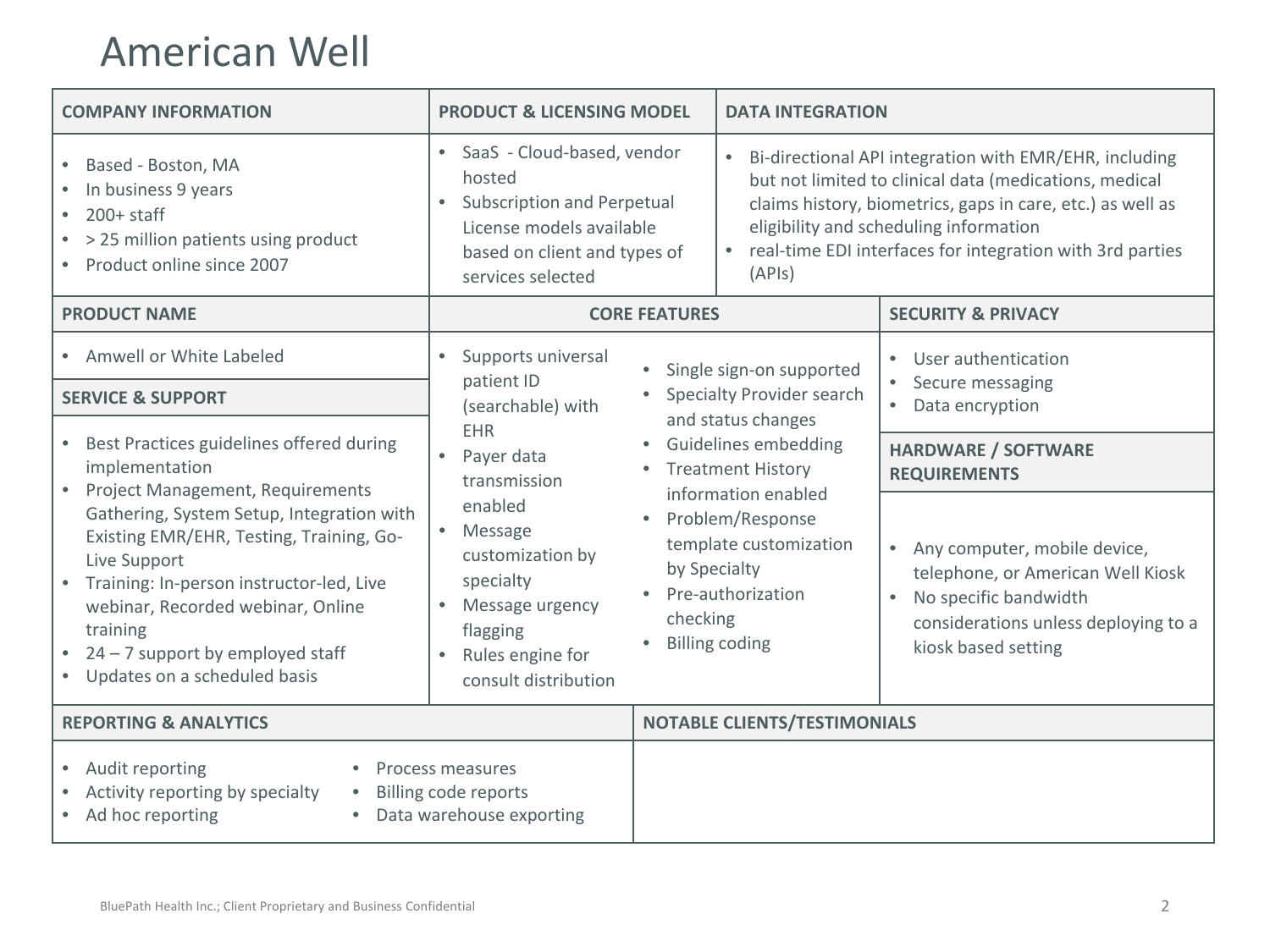### AristaMD

| <b>COMPANY INFORMATION</b>                                                                                                                                                                                                                                                                                                                                                                | <b>PRODUCT &amp; LICENSING</b><br><b>MODEL</b>                                                                                  | <b>DATA INTEGRATION</b>                                                                                                                                                                                                                                                                                                                                                                                         |                                                                                                                       |
|-------------------------------------------------------------------------------------------------------------------------------------------------------------------------------------------------------------------------------------------------------------------------------------------------------------------------------------------------------------------------------------------|---------------------------------------------------------------------------------------------------------------------------------|-----------------------------------------------------------------------------------------------------------------------------------------------------------------------------------------------------------------------------------------------------------------------------------------------------------------------------------------------------------------------------------------------------------------|-----------------------------------------------------------------------------------------------------------------------|
| Based - La Jolla, CA<br>$\bullet$<br>In business 1.5 years<br>17 staff, 15 consultants (plus contracted<br>specialists)<br>$>$ 250 users<br>• Product online since February 2015                                                                                                                                                                                                          | SaaS - Cloud-<br>$\bullet$<br>based, vendor<br>hosted<br>Subscription<br>$\bullet$<br>pricing model.                            | EHR and HIE integration using open APIs using JSON, HL7 or direct<br>messaging.<br>Partnership with experienced integration platform companies to<br>$\bullet$<br>expedite implementation of interoperable solution.<br>Integration includes: Demographics, medications, allergies, chronic<br>conditions, labs, radiology results, other diagnostics; based on client<br>needs and capabilities of client EHR. |                                                                                                                       |
| <b>PRODUCT NAME</b>                                                                                                                                                                                                                                                                                                                                                                       |                                                                                                                                 | <b>CORE FEATURES</b>                                                                                                                                                                                                                                                                                                                                                                                            | <b>SECURITY &amp; PRIVACY</b>                                                                                         |
| • Referral Intelligence Platform                                                                                                                                                                                                                                                                                                                                                          | Supports universal<br>$\bullet$<br>patient ID<br>(searchable) with                                                              | Specialty Provider search<br>$\bullet$<br>and status changes                                                                                                                                                                                                                                                                                                                                                    | User authentication<br>Secure messaging<br>$\bullet$<br>Data encryption                                               |
| <b>SERVICE &amp; SUPPORT</b>                                                                                                                                                                                                                                                                                                                                                              | <b>EHR</b> integration<br>Message urgency                                                                                       | Guidelines embedding<br><b>Provider Treatment History</b><br>information enabled                                                                                                                                                                                                                                                                                                                                | <b>HARDWARE / SOFTWARE</b><br><b>REQUIREMENTS</b>                                                                     |
| Best Practices guidelines offered during<br>$\bullet$<br>implementation<br>Project Management, Requirements Gathering,<br>System Setup, Integration with Existing EMR/EHR,<br>Testing, Training, Go-Live Support<br>Training: In-person instructor-led, Live webinar,<br>$\bullet$<br>Recorded webinar, Online training<br>24 - 7 support using employed staff<br>Monthly product updates | flagging<br>Message<br>customization by<br>specialty<br>Rules Engine for<br>consult distribution<br>Single Sign On<br>$\bullet$ | Problem / Response<br>$\bullet$<br>template customization by<br>Specialty<br>Pre-authorization checking<br>Patient communications<br>w/PCP approval.                                                                                                                                                                                                                                                            | • Any computer, mobile device,<br>telephone supporting browser<br>access.<br>No specific bandwidth<br>considerations. |
| <b>REPORTING &amp; ANALYTICS</b>                                                                                                                                                                                                                                                                                                                                                          | NOTABLE CLIENTS/TESTIMONIALS                                                                                                    |                                                                                                                                                                                                                                                                                                                                                                                                                 |                                                                                                                       |
| Audit reporting<br>Process measures<br>Activity reporting by specialty<br>Data warehouse exporting<br>$\bullet$<br>Ad hoc reporting                                                                                                                                                                                                                                                       |                                                                                                                                 |                                                                                                                                                                                                                                                                                                                                                                                                                 |                                                                                                                       |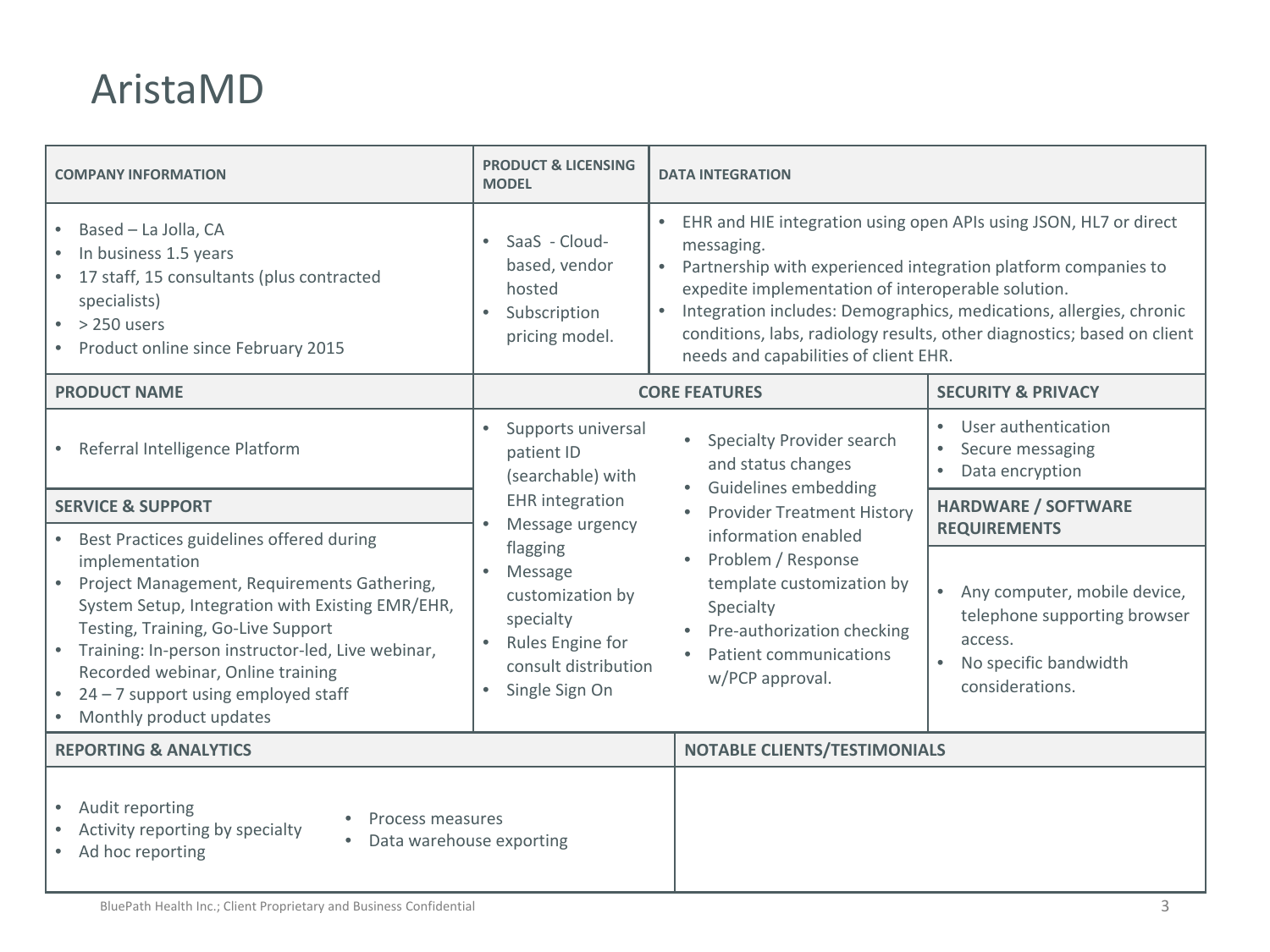# eCeptionist

| <b>COMPANY INFORMATION</b>                                                                                                                                                                                                                                                                                                                                                                                                                        | <b>PRODUCT &amp;</b><br><b>LICENSING MODEL</b>                                                                                                    | <b>DATA INTEGRATION</b>                                                                                                                                                                                                                                                                                                                                                                                                                                                                                                                                                                                  |                                                                                                                                                                                                                                                                    |  |
|---------------------------------------------------------------------------------------------------------------------------------------------------------------------------------------------------------------------------------------------------------------------------------------------------------------------------------------------------------------------------------------------------------------------------------------------------|---------------------------------------------------------------------------------------------------------------------------------------------------|----------------------------------------------------------------------------------------------------------------------------------------------------------------------------------------------------------------------------------------------------------------------------------------------------------------------------------------------------------------------------------------------------------------------------------------------------------------------------------------------------------------------------------------------------------------------------------------------------------|--------------------------------------------------------------------------------------------------------------------------------------------------------------------------------------------------------------------------------------------------------------------|--|
| Based - Houston, TX<br>In business 14 years<br>40 staff<br>> 30 clients<br>Product online since 2006                                                                                                                                                                                                                                                                                                                                              | SaaS - Cloud-<br>based, vendor<br>hosted<br>Client hosted<br>option<br>Subscription<br>$\bullet$<br>pricing model.                                | Supports HL7 feed. Partly dependent on EMR/EHR capability to push data<br>$\bullet$<br>feed. Patient data, medication, lab results, other PHI as supported by<br>HL7)<br>Integrated with Meditech, Allscripts, Cerner, Epic, iSoft, Orion Health<br>$\bullet$<br>Portal, IDX, McKesson, GE, Egate, Eclipsys, Profiler, DEERS (US Military),<br>Orion Rhapsody, and Client's Custom built systems<br>Integration includes: Demographics, medications, allergies, chronic<br>$\bullet$<br>conditions, labs, radiology results, other diagnostics; based on client<br>needs and capabilities of client EHR. |                                                                                                                                                                                                                                                                    |  |
| <b>PRODUCT NAME</b>                                                                                                                                                                                                                                                                                                                                                                                                                               |                                                                                                                                                   | <b>CORE FEATURES</b>                                                                                                                                                                                                                                                                                                                                                                                                                                                                                                                                                                                     | <b>SECURITY &amp; PRIVACY</b>                                                                                                                                                                                                                                      |  |
| • Triage & Referral Management                                                                                                                                                                                                                                                                                                                                                                                                                    |                                                                                                                                                   | Rules Engine for consult<br>$\bullet$<br>distribution<br>Single Sign On (EHR                                                                                                                                                                                                                                                                                                                                                                                                                                                                                                                             | User authentication<br>$\bullet$<br>Secure messaging<br>$\bullet$<br>Data encryption<br>$\bullet$                                                                                                                                                                  |  |
| <b>SERVICE &amp; SUPPORT</b>                                                                                                                                                                                                                                                                                                                                                                                                                      | Supports universal<br>patient ID (searchable)                                                                                                     | dependent)<br>Specialty Provider search                                                                                                                                                                                                                                                                                                                                                                                                                                                                                                                                                                  | <b>HARDWARE / SOFTWARE</b><br><b>REQUIREMENTS</b>                                                                                                                                                                                                                  |  |
| • Best Practices guidelines offered during<br>implementation<br>Project Management, Requirements Gathering,<br>$\bullet$<br>System Setup, Integration with Existing EMR/EHR,<br>Testing, Training, Go-Live Support<br>Training: In-person instructor-led, Live webinar,<br>$\bullet$<br>knowledge base available<br>7 to 7 business hours support using employed staff<br>2 major updates per year with client notification<br>30 days in advance | with EHR integration<br>Payer data transmission<br>available<br>Message urgency<br>flagging<br>Message customization<br>$\bullet$<br>by specialty | and status changes<br>Guidelines embedding<br><b>Provider Treatment History</b><br>information enabled<br>Problem / Response<br>template customization by<br>Specialty and provider<br>Pre-authorization checking<br>Patient Communications via<br>video can be incorporated                                                                                                                                                                                                                                                                                                                             | Any computer, mobile device,<br>telephone supporting browser<br>access.<br>No specific software<br>$\bullet$<br>requirements for SaaS model<br>No specific bandwidth<br>$\bullet$<br>considerations.<br>Client hosted model requires<br>Win Server 2008 or greater |  |
| <b>REPORTING &amp; ANALYTICS</b>                                                                                                                                                                                                                                                                                                                                                                                                                  |                                                                                                                                                   | <b>NOTABLE CLIENTS/TESTIMONIALS</b>                                                                                                                                                                                                                                                                                                                                                                                                                                                                                                                                                                      |                                                                                                                                                                                                                                                                    |  |
| Billing code reports (not out of box)<br>Audit reporting<br>Process measures<br>Activity reporting by specialty<br>Data warehouse exporting (not out of<br>Ad hoc reporting<br>box)<br><u> BluePath Health Inc.; Client Proprietary and Business Confidentia</u>                                                                                                                                                                                  |                                                                                                                                                   |                                                                                                                                                                                                                                                                                                                                                                                                                                                                                                                                                                                                          |                                                                                                                                                                                                                                                                    |  |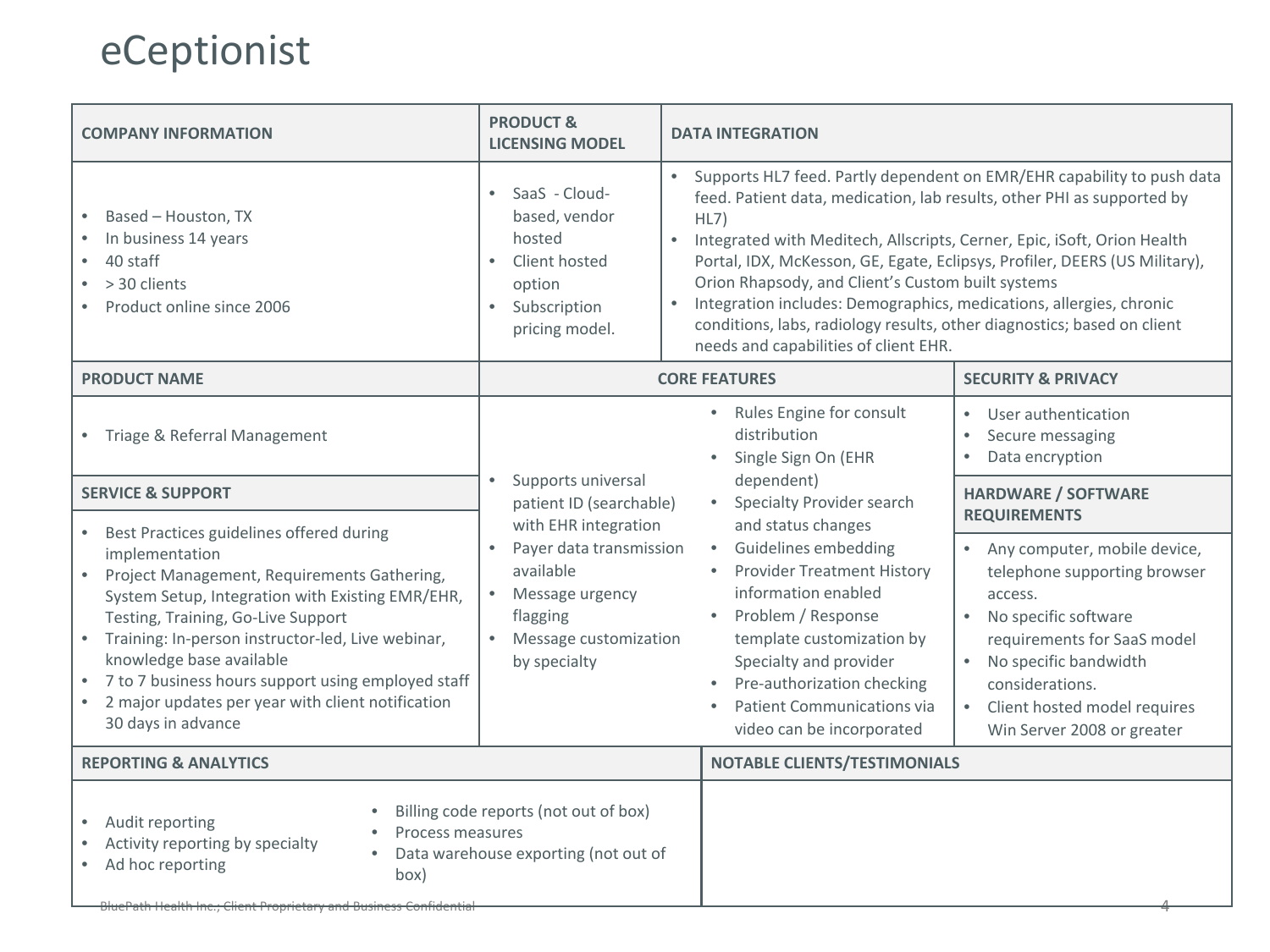### MedUnison

| <b>PRODUCT &amp;</b><br><b>COMPANY INFORMATION</b><br><b>LICENSING MODEL</b>                                                                                                                                                                                                                                                                              |                                                                                                                                                                                                                                                       | <b>DATA INTEGRATION</b>                                                                                                                                                                                                                                                                                                                                                                                                                                                         |                                                                                                                                                |  |  |
|-----------------------------------------------------------------------------------------------------------------------------------------------------------------------------------------------------------------------------------------------------------------------------------------------------------------------------------------------------------|-------------------------------------------------------------------------------------------------------------------------------------------------------------------------------------------------------------------------------------------------------|---------------------------------------------------------------------------------------------------------------------------------------------------------------------------------------------------------------------------------------------------------------------------------------------------------------------------------------------------------------------------------------------------------------------------------------------------------------------------------|------------------------------------------------------------------------------------------------------------------------------------------------|--|--|
| • Based - Oklahoma City, OK<br>Founded in 2000<br>$\bullet$<br>Undisclosed number of staff<br>$\bullet$<br>Undisclosed number of users<br>• eConsult product online since 2001                                                                                                                                                                            | SaaS - Cloud-<br>$\bullet$<br>based, vendor<br>hosted<br>Subscription<br>pricing model                                                                                                                                                                | Interface points between Doc2Doc <sup>™</sup> and existing EHRs can be as<br>$\bullet$<br>complex as full patient data load, order entry, and referral status<br>updates or as simple as manual creation of the referral in Doc2Doc™<br>along with attached CCDs or PDFs from the EHR<br>Integration includes: demographics, medications, allergies, chronic<br>conditions, labs, radiology results, other diagnostics; based on client<br>needs and capabilities of client EHR |                                                                                                                                                |  |  |
| <b>PRODUCT NAME</b>                                                                                                                                                                                                                                                                                                                                       |                                                                                                                                                                                                                                                       | <b>CORE FEATURES</b>                                                                                                                                                                                                                                                                                                                                                                                                                                                            | <b>SECURITY &amp; PRIVACY</b>                                                                                                                  |  |  |
| ● DocSynergy™ Doc2Doc™<br><b>SERVICE &amp; SUPPORT</b>                                                                                                                                                                                                                                                                                                    | Supports universal patient ID<br>(searchable) with EHR<br>integration                                                                                                                                                                                 | Guidelines embedding<br>$\bullet$<br>Pre-authorization checking<br>Centralized specialty routing                                                                                                                                                                                                                                                                                                                                                                                | • User authentication<br>Secure messaging<br>Data encryption<br>$\bullet$                                                                      |  |  |
| Best Practices guidelines offered during<br>implementation and knowledge base offered                                                                                                                                                                                                                                                                     | Payer data transmission<br>$\bullet$<br>enabled<br>Message customization by                                                                                                                                                                           | facilitated<br>Decline/Redirect enabled                                                                                                                                                                                                                                                                                                                                                                                                                                         | <b>HARDWARE / SOFTWARE</b><br><b>REQUIREMENTS</b>                                                                                              |  |  |
| Project Management, Requirements<br>$\bullet$<br>Gathering, System Setup, Integration with<br>Existing EMR/EHR, Testing, Training, Go-Live<br>Support<br>Training: In-person instructor-led, Live<br>webinar, Recorded webinar, Online training<br>24 - 7 support using employed staff<br>$\bullet$<br>Monthly updates with 2x per year major<br>releases | specialty<br>Message urgency flagging<br><b>Provider Treatment History</b><br>information enabled<br>$\bullet$<br>Rules Engine for consult<br>distribution, transition to<br>referral<br>Specialty Provider search and<br>$\bullet$<br>status changes | <b>Billing coding</b><br>Problem/Response<br>$\bullet$<br>template customization by<br>Specialty<br>Appointment linkage for in-<br>person visits<br>Patient communications<br>w/PCP approval<br>Single sign-on                                                                                                                                                                                                                                                                  | Any computer, mobile<br>$\bullet$<br>device, telephone<br>supporting browser<br>access<br>No specific bandwidth<br>$\bullet$<br>considerations |  |  |
| <b>REPORTING &amp; ANALYTICS</b>                                                                                                                                                                                                                                                                                                                          |                                                                                                                                                                                                                                                       | NOTABLE OBSERVATIONS OR CLIENTS/TESTIMONIALS                                                                                                                                                                                                                                                                                                                                                                                                                                    |                                                                                                                                                |  |  |
| Financial reporting<br>• Audit reporting<br>Ad hoc reporting<br>Process measures<br>$\bullet$<br>Data exporting for 3d party<br>Activity reporting by specialty<br><b>Backlog reporting</b><br>analytics/reporting<br>$\bullet$                                                                                                                           |                                                                                                                                                                                                                                                       |                                                                                                                                                                                                                                                                                                                                                                                                                                                                                 |                                                                                                                                                |  |  |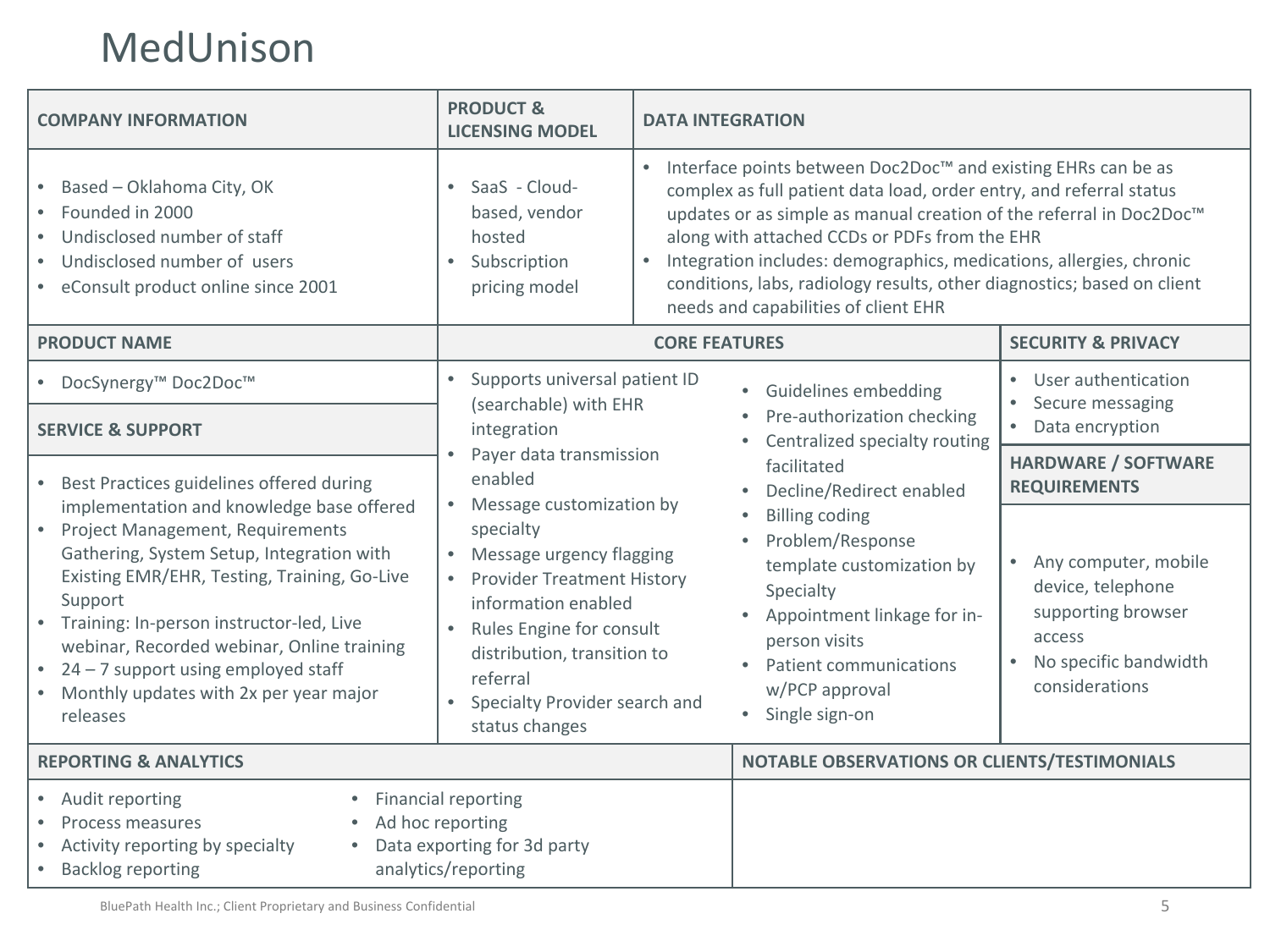# Orion Health

| <b>COMPANY INFORMATION</b>                                                                                                                                                                                                                                                                                                    | <b>PRODUCT &amp; LICENSING</b><br><b>MODEL</b>                                                                                                                                                   | <b>DATA INTEGRATION</b>                                                                                                                                                                                                                                                                                                                                  |                                                                                                                                   |
|-------------------------------------------------------------------------------------------------------------------------------------------------------------------------------------------------------------------------------------------------------------------------------------------------------------------------------|--------------------------------------------------------------------------------------------------------------------------------------------------------------------------------------------------|----------------------------------------------------------------------------------------------------------------------------------------------------------------------------------------------------------------------------------------------------------------------------------------------------------------------------------------------------------|-----------------------------------------------------------------------------------------------------------------------------------|
| Based - Santa Monica, CA<br>Founded in 1992<br>1200 employees<br>Several large national clients<br>eConsult product online since 2005                                                                                                                                                                                         | SaaS - Cloud-based,<br>$\bullet$<br>vendor hosted<br>Perpetual license;<br>$\bullet$<br>moving to subscription<br>pricing model in 2015.                                                         | Integration for EHR and HIE includes: Wide variety of payer and<br>clinical data - acquired and stored in the application; messaged<br>based, demographics, encounters, medications, immunizations,<br>problems, procedures, PCP history, visit history, eligibility, diagnosis<br>• Uses HL7, CCD, CCDA, API<br>Includes imaging data, orders & results |                                                                                                                                   |
| <b>PRODUCT NAME</b>                                                                                                                                                                                                                                                                                                           |                                                                                                                                                                                                  | <b>CORE FEATURES</b>                                                                                                                                                                                                                                                                                                                                     | <b>SECURITY &amp; PRIVACY</b>                                                                                                     |
| • Orion Health Open Platform<br><b>SERVICE &amp; SUPPORT</b>                                                                                                                                                                                                                                                                  | Supports universal patient ID<br>$\bullet$<br>(searchable) with EHR<br>integration                                                                                                               | Guidelines embedding<br>Pre-authorization checking<br>Centralized specialty routing                                                                                                                                                                                                                                                                      | User authentication<br>Secure messaging<br>Data encryption                                                                        |
| Best Practices guidelines offered during<br>implementation and knowledge base offered                                                                                                                                                                                                                                         | Payer data transmission<br>enabled<br>Message customization by                                                                                                                                   | facilitated.<br>Decline/Redirect enabled<br>Problem/Response template                                                                                                                                                                                                                                                                                    | <b>HARDWARE / SOFTWARE</b><br><b>REQUIREMENTS</b>                                                                                 |
| Project Management, Requirements<br>Gathering, System Setup, Integration with<br>Existing EMR/EHR, Testing, Training, Go-Live<br>Support<br>Training: In-person instructor-led, Live<br>webinar, Recorded webinar, Online training<br>24-7 support using employed staff<br>Updates provided on a continuous delivery<br>basis | specialty<br>Message urgency flagging<br><b>Provider Treatment History</b><br>information enabled<br>Rules engine for consult<br>distribution<br>Specialty Provider search and<br>status changes | customization by Specialty<br>Patient communications w/PCP<br>approval<br>Appointment linkage for in-<br>person visits<br>PCP and Specialist document<br>upload<br>Single sign-on                                                                                                                                                                        | Any computer, mobile<br>$\bullet$<br>device, telephone<br>supporting browser<br>access<br>No specific bandwidth<br>considerations |
| <b>REPORTING &amp; ANALYTICS</b>                                                                                                                                                                                                                                                                                              |                                                                                                                                                                                                  | <b>NOTABLE CLIENTS/TESTIMONIALS</b>                                                                                                                                                                                                                                                                                                                      |                                                                                                                                   |
| Audit reporting<br>Process measures<br>Activity reporting by specialty                                                                                                                                                                                                                                                        | <b>Backlog reporting</b><br>Ad hoc reporting<br>Data exporting for 3d party<br>analytics/reporting                                                                                               |                                                                                                                                                                                                                                                                                                                                                          |                                                                                                                                   |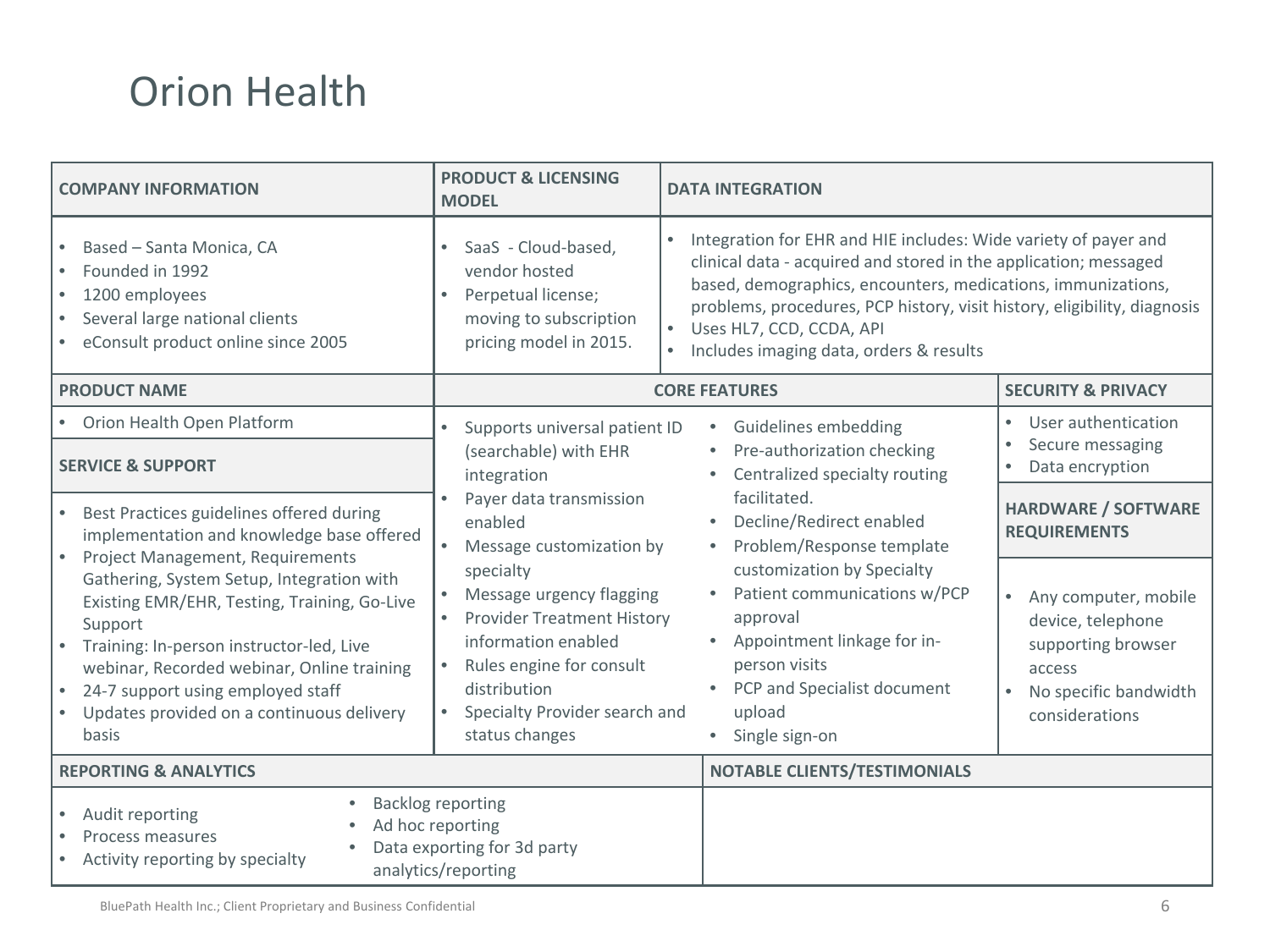# ReferralMD

| <b>COMPANY INFORMATION</b>                                                                                                                                                                                                                                                                                                                                                    | <b>PRODUCT &amp; LICENSING MODEL</b>                                                                                                                                                                                              | <b>DATA INTEGRATION</b>                                                                                                                                                                                                                                                                                                            |                                                                                                                                     |
|-------------------------------------------------------------------------------------------------------------------------------------------------------------------------------------------------------------------------------------------------------------------------------------------------------------------------------------------------------------------------------|-----------------------------------------------------------------------------------------------------------------------------------------------------------------------------------------------------------------------------------|------------------------------------------------------------------------------------------------------------------------------------------------------------------------------------------------------------------------------------------------------------------------------------------------------------------------------------|-------------------------------------------------------------------------------------------------------------------------------------|
| Based - San Francisco, CA<br>٠<br>Founded in 2011<br>٠<br>eConsult product online since 2013                                                                                                                                                                                                                                                                                  | SaaS - Cloud-based, vendor<br>$\bullet$<br>hosted<br>Subscription pricing model<br>$\bullet$                                                                                                                                      | Integration for EHR and HIE includes: demographics, encounters,<br>medications, immunizations, problems, procedures, PCP history,<br>visit history, eligibility, diagnosis<br>Uses API, HL7, LDAP, XML<br>Includes imaging data, orders & results                                                                                  |                                                                                                                                     |
| <b>PRODUCT NAME</b>                                                                                                                                                                                                                                                                                                                                                           | <b>CORE FEATURES</b>                                                                                                                                                                                                              |                                                                                                                                                                                                                                                                                                                                    | <b>SECURITY &amp; PRIVACY</b>                                                                                                       |
| • ReferralMD<br><b>SERVICE &amp; SUPPORT</b>                                                                                                                                                                                                                                                                                                                                  | Supports universal patient ID<br>(searchable) with EHR integration<br>Payer data transmission enabled<br>$\bullet$<br>Message customization by specialty<br>$\bullet$<br>Message urgency flagging                                 | Clinical guideline workflows<br>Pre-authorization checking<br>Centralized specialty routing<br>facilitated.<br>Decline/Redirect enabled.<br>Problem / Response template<br>۰<br>customization by Specialty<br>Patient communications w/PCP<br>approval.<br>• PCP & Specialist document<br>upload (Dicom support)<br>Single Sign On | User authentication<br>$\bullet$<br>HIPAA secure messaging<br>$\bullet$<br>Data encryption<br>$\bullet$                             |
| Best Practices guidelines offered during                                                                                                                                                                                                                                                                                                                                      |                                                                                                                                                                                                                                   |                                                                                                                                                                                                                                                                                                                                    | <b>HARDWARE / SOFTWARE</b><br><b>REQUIREMENTS</b>                                                                                   |
| implementation and knowledge base offered<br>Project Management, Requirements Gathering,<br>System Setup, Integration with Existing<br>EMR/EHR, Testing, Training, Go-Live Support<br>Training: In-person instructor-led, Live webinar,<br>$\bullet$<br>Recorded webinar, Online training<br>24-7 support using employed staff<br>Updates provided bi-weekly with no downtime | Provider Treatment History<br>information enabled<br>Roadmap item - Rules Engine for<br>consult distribution<br>Specialty Provider search and status<br>changes<br>E-Consultation (Pre-referral<br>communication with specialist) |                                                                                                                                                                                                                                                                                                                                    | Any computer, mobile<br>$\bullet$<br>device, telephone<br>supporting browser<br>access.<br>No specific bandwidth<br>considerations. |
| <b>REPORTING &amp; ANALYTICS</b>                                                                                                                                                                                                                                                                                                                                              |                                                                                                                                                                                                                                   | <b>NOTABLE CLIENTS/TESTIMONIALS</b>                                                                                                                                                                                                                                                                                                |                                                                                                                                     |
| Referral trend reporting<br>$\bullet$<br>Audit reporting<br><b>Backlog reporting</b><br>Process measures<br>Ad hoc reporting<br>Activity reporting by specialty<br>Data exporting for 3d party analytics/reporting                                                                                                                                                            |                                                                                                                                                                                                                                   | <b>Glendale MRI</b><br>Texas Institute of Neurological Disorders                                                                                                                                                                                                                                                                   |                                                                                                                                     |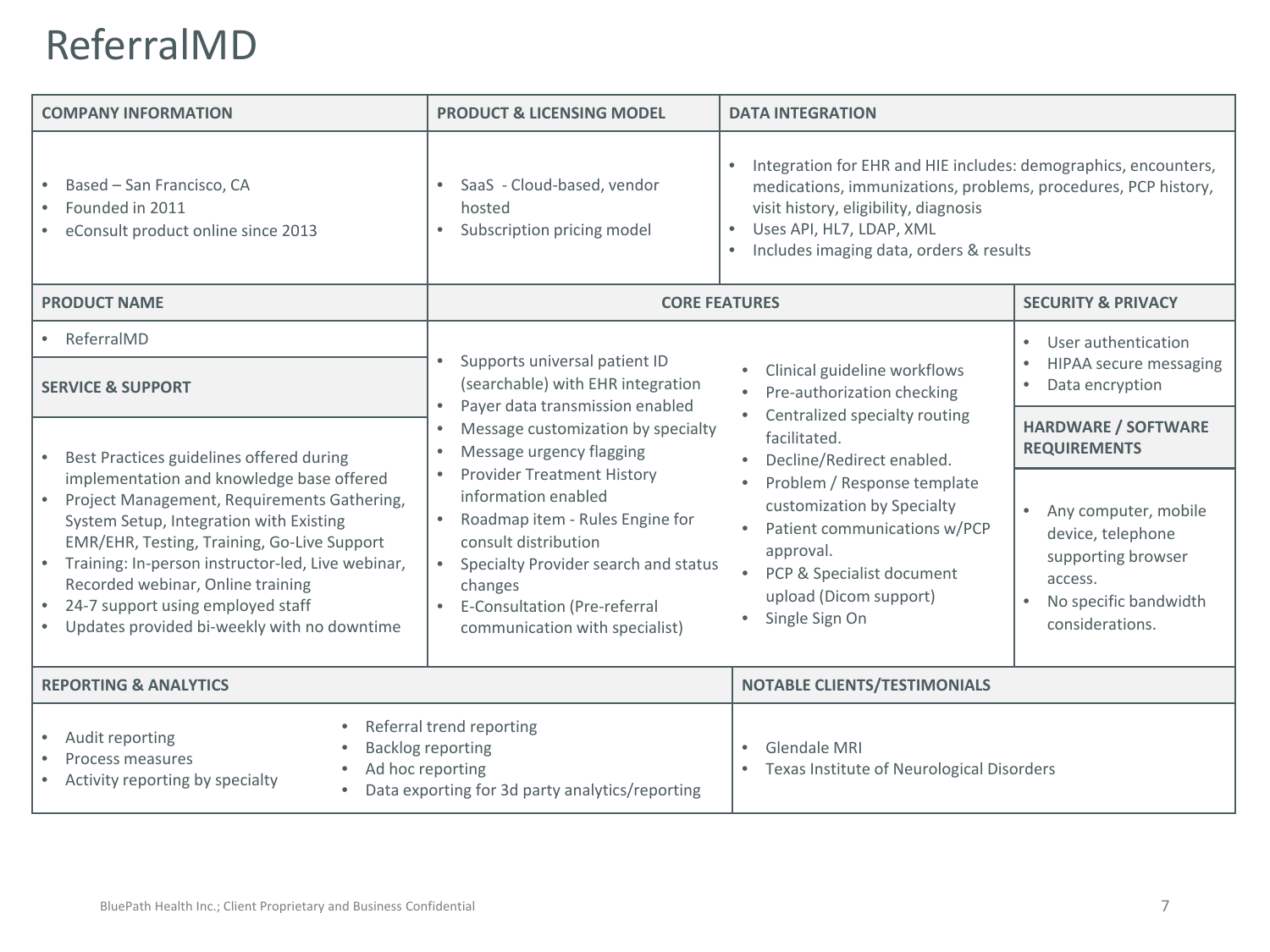### RubiconMD

| <b>COMPANY INFORMATION</b>                                                                                                                                                                                                                                                                   | <b>PRODUCT &amp; LICENSING MODEL</b>                                                                          | <b>DATA INTEGRATION</b>                                                                                                                                                                                                                                                                                                                                                                                                                                                                                                                                                                                                                                                                                                                                                                                                                                           |                                                                                                                                                |
|----------------------------------------------------------------------------------------------------------------------------------------------------------------------------------------------------------------------------------------------------------------------------------------------|---------------------------------------------------------------------------------------------------------------|-------------------------------------------------------------------------------------------------------------------------------------------------------------------------------------------------------------------------------------------------------------------------------------------------------------------------------------------------------------------------------------------------------------------------------------------------------------------------------------------------------------------------------------------------------------------------------------------------------------------------------------------------------------------------------------------------------------------------------------------------------------------------------------------------------------------------------------------------------------------|------------------------------------------------------------------------------------------------------------------------------------------------|
| Based - New York, NY<br>Founded in 2013<br>9 employees<br>24 clients online<br>eConsult product online since 2014                                                                                                                                                                            | SaaS - Cloud-based, vendor<br>hosted with client hosted<br>offering available<br>Subscription pricing model   | Integration includes: demographics, medications, allergies, chronic<br>conditions, labs, radiology results, other diagnostics; based on client<br>needs and capabilities of client EHR<br>Uses HL7 and has integrated directly with APIs<br>$\bullet$                                                                                                                                                                                                                                                                                                                                                                                                                                                                                                                                                                                                             |                                                                                                                                                |
| <b>PRODUCT NAME</b>                                                                                                                                                                                                                                                                          |                                                                                                               | <b>CORE FEATURES</b>                                                                                                                                                                                                                                                                                                                                                                                                                                                                                                                                                                                                                                                                                                                                                                                                                                              | <b>SECURITY &amp; PRIVACY</b>                                                                                                                  |
| RubiconMD Platform                                                                                                                                                                                                                                                                           | Supports universal patient ID<br>$\bullet$                                                                    | Guidelines embedding<br>$\bullet$                                                                                                                                                                                                                                                                                                                                                                                                                                                                                                                                                                                                                                                                                                                                                                                                                                 | User authentication<br>$\bullet$                                                                                                               |
| <b>SERVICE &amp; SUPPORT</b>                                                                                                                                                                                                                                                                 |                                                                                                               | (searchable) with EHR integration<br>Roadmap - Pre-authorization<br>$\bullet$<br>Embeds into EHR with seamless<br>checking<br>integration<br>Decline/Redirect enabled<br>$\bullet$<br>Roadmap item - Payer data<br>Roadmap - Billing coding<br>transmission enabled<br>Problem/Response template<br>Message customization by<br>customization by Specialty<br>specialty<br>Patient communications w/PCP<br>$\bullet$<br>Roadmap - Message urgency<br>approval<br>flagging<br>Single sign-on<br><b>Provider Treatment History</b><br>Algorithms reduce turnaround<br>time and allocation of eConsults<br>information enabled<br>to specialists<br>Rules engine for consult<br>Company-supplied specialist<br>$\bullet$<br>distribution<br>panels, reducing need for urgent<br>Specialty Provider search and<br>requests and backlog<br>status changes not required | Secure messaging<br>Data encryption                                                                                                            |
| Knowledge base offered                                                                                                                                                                                                                                                                       | $\bullet$                                                                                                     |                                                                                                                                                                                                                                                                                                                                                                                                                                                                                                                                                                                                                                                                                                                                                                                                                                                                   | <b>HARDWARE / SOFTWARE</b><br><b>REQUIREMENTS</b>                                                                                              |
| Project Management,<br>$\bullet$<br>Requirements Gathering, System<br>Setup, Integration with Existing<br>EMR/EHR, Testing, Training, Go-Live<br>Support<br>Training: In-person instructor-led,<br>Live webinar, Online training<br>$24 - 7$ support using employed staff<br>Monthly updates |                                                                                                               |                                                                                                                                                                                                                                                                                                                                                                                                                                                                                                                                                                                                                                                                                                                                                                                                                                                                   | Any computer, mobile<br>$\bullet$<br>device, telephone<br>supporting browser<br>access<br>No specific bandwidth<br>$\bullet$<br>considerations |
| <b>REPORTING &amp; ANALYTICS</b>                                                                                                                                                                                                                                                             |                                                                                                               | <b>NOTABLE CLIENTS/TESTIMONIALS</b>                                                                                                                                                                                                                                                                                                                                                                                                                                                                                                                                                                                                                                                                                                                                                                                                                               |                                                                                                                                                |
| Audit reporting<br>Process measures<br>Activity reporting by specialty<br>Admin function                                                                                                                                                                                                     | Backlog reporting not required<br>Roadmap - financial reporting<br>Roadmap - Ad hoc reporting<br>Data exports | "In general, the quality of the RubiconMD responses exceeds<br>those I get over the phone or via referral process."<br>"Answered a VERYdifficultquestion using clear logic.[RubiconMD]<br>will affect mymanagement of this issuegoing forward."                                                                                                                                                                                                                                                                                                                                                                                                                                                                                                                                                                                                                   |                                                                                                                                                |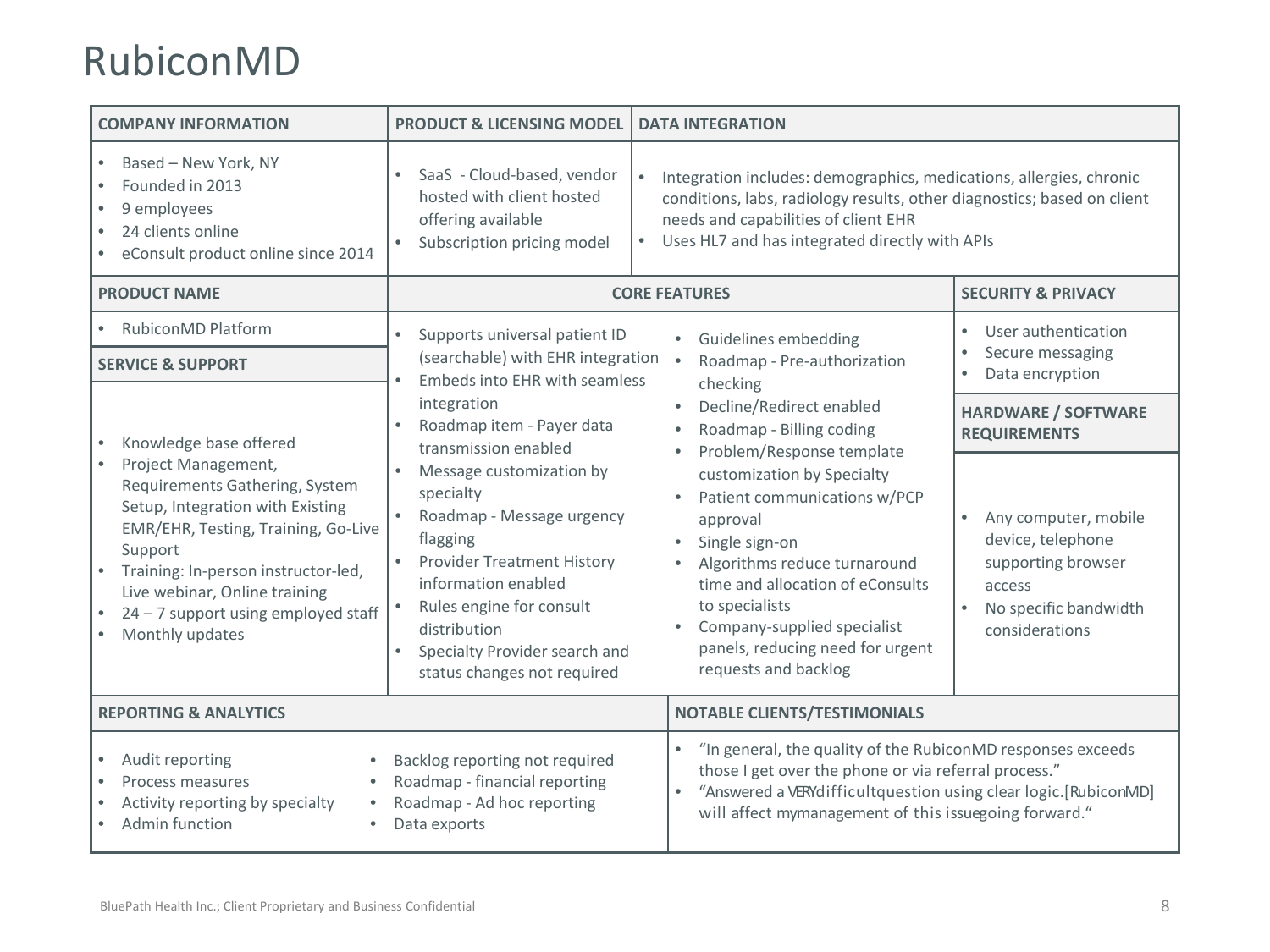# SafetyNet Connect

| <b>COMPANY INFORMATION</b>                                                                                                                                                                                                                                                                                                | <b>PRODUCT &amp; LICENSING</b><br><b>MODEL</b>                                                                                                                  | <b>DATA INTEGRATION</b>                                                                                                                                                                                                      |                                                                                                                                                                                                                                                                                                                                                                                                                                                                                                                      |  |
|---------------------------------------------------------------------------------------------------------------------------------------------------------------------------------------------------------------------------------------------------------------------------------------------------------------------------|-----------------------------------------------------------------------------------------------------------------------------------------------------------------|------------------------------------------------------------------------------------------------------------------------------------------------------------------------------------------------------------------------------|----------------------------------------------------------------------------------------------------------------------------------------------------------------------------------------------------------------------------------------------------------------------------------------------------------------------------------------------------------------------------------------------------------------------------------------------------------------------------------------------------------------------|--|
| Based - Newport Beach, CA<br>$\bullet$<br>Founded in 2009<br>$\bullet$<br>20 employees<br>$\bullet$<br>8 clients<br>$\bullet$<br>eConsult product online since June 2009<br>$\bullet$<br>Deployed Across the 2 <sup>nd</sup> largest health system in the US<br>$\bullet$<br>Over 500,000 consults/referrals<br>$\bullet$ | SaaS - Cloud-based.<br>vendor hosted<br>Subscription pricing<br>$\bullet$<br>model.                                                                             | ONC DIRECT enabled.<br>Integration includes: demographics, medications, allergies, chronic conditions, labs,<br>Industry Standard Formats (HL7, 834, 837) and Custom Data feeds<br>Experience with Cerner specifically noted | radiology results, other diagnostics; based on client needs and capabilities of client HER                                                                                                                                                                                                                                                                                                                                                                                                                           |  |
| <b>PRODUCT NAME</b>                                                                                                                                                                                                                                                                                                       |                                                                                                                                                                 | <b>CORE FEATURES</b>                                                                                                                                                                                                         | <b>SECURITY &amp; PRIVACY</b>                                                                                                                                                                                                                                                                                                                                                                                                                                                                                        |  |
| eConsult                                                                                                                                                                                                                                                                                                                  | Supports universal patient ID                                                                                                                                   |                                                                                                                                                                                                                              | User authentication<br>$\bullet$                                                                                                                                                                                                                                                                                                                                                                                                                                                                                     |  |
| <b>SERVICE &amp; SUPPORT</b>                                                                                                                                                                                                                                                                                              | (searchable) with EHR<br>integration                                                                                                                            | Pre-authorization checking<br>Centralized specialty routing                                                                                                                                                                  | Secure messaging<br>$\bullet$<br>Data encryption<br>$\bullet$<br>HIPAA Compliant 164.308 to 164.314<br>$\bullet$<br>Standards<br>PCI-DSS Compliant (RI3PA program)<br>SOC2 Compliant                                                                                                                                                                                                                                                                                                                                 |  |
| Best Practices guidelines offered during implementation<br>and knowledge base offered<br>$\bullet$<br>Implementation Services tailored by client but may include                                                                                                                                                          | Payer data transmission<br>enabled<br>Message customization by<br>specialty                                                                                     | algorithms facilitated<br>Decline/Redirect enabled<br><b>Billing coding</b><br>Problem/Response template                                                                                                                     |                                                                                                                                                                                                                                                                                                                                                                                                                                                                                                                      |  |
| Project Management, Requirements Gathering, System                                                                                                                                                                                                                                                                        | Message urgency flagging<br><b>Provider Treatment History</b>                                                                                                   | customization by Specialty<br>Patient communications w/PCP                                                                                                                                                                   | HARDWARE / SOFTWARE REQUIREMENTS                                                                                                                                                                                                                                                                                                                                                                                                                                                                                     |  |
| Setup, Integration with Existing EMR/EHR, Testing,<br>Training, Go-Live Support<br>Training: In-person instructor-led, Live webinar, Recorded<br>webinar, Online training<br>$24 - 7$ support using employed staff<br>Updates performed on scheduled basis                                                                | information enabled<br>Rules Engine for consult<br>distribution<br>Specialty Provider search and<br>status changes<br>Specialty network Guidelines<br>embedding | approval<br>Single sign-on<br><b>Centralized Scheduling</b><br>eForm Builder<br><b>Mobile Application</b>                                                                                                                    | PC Config: 1.0 GHz or faster, > 2GB RAM,<br>$\bullet$<br>HDD 100GB+; Graphics Card; Windows 7<br>OS (or better); Ethernet Cards<br>10/100/1000 Mbps. MAC Regs available<br>Bandwidth Minimum of download/upload<br>speed of 40kbps/40kbp                                                                                                                                                                                                                                                                             |  |
| <b>REPORTING &amp; ANALYTICS</b>                                                                                                                                                                                                                                                                                          |                                                                                                                                                                 |                                                                                                                                                                                                                              | NOTABLE OBSERVATIONS OR CLIENTS/TESTIMONIALS                                                                                                                                                                                                                                                                                                                                                                                                                                                                         |  |
| Audit reporting<br><b>Backlog reporting</b><br>$\bullet$<br>Ad hoc reporting provided on request<br>Tableau Dashboard - Real Time Analytics<br>$\bullet$<br>$\bullet$<br>Data exporting for 3d party analytics/reporting<br>$\bullet$<br>Process measures<br>Activity reporting by specialty<br>Data Mart<br>$\bullet$    |                                                                                                                                                                 | Partners."                                                                                                                                                                                                                   | Mitch Katz, MD The Director of DHS Los Angeles County, "For our patients, it means<br>better access to specialty care often without having to travel. For our primary care<br>providers, it means a rapid and direct communication with the specialist and<br>updates on the best way to treat difficult problems. For our specialists, it means<br>seeing the patients for whom they can add the most value. eConsult is also an<br>important initiative because it encompasses all of DHS as well as our Community |  |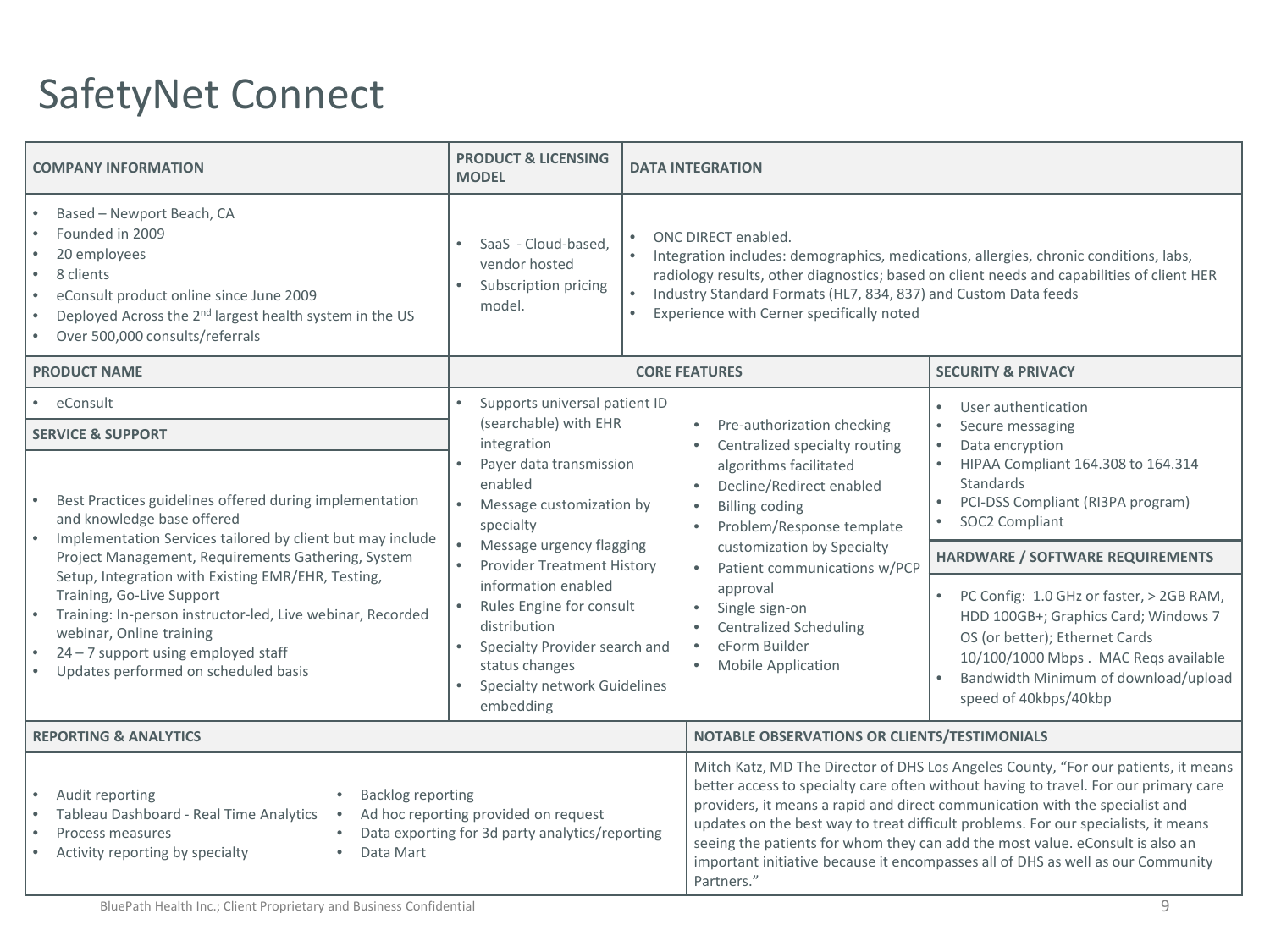### Salesforce

| <b>COMPANY INFORMATION</b>                                                                                                                                                                                                                                                                                       | <b>PRODUCT &amp;</b><br><b>LICENSING MODEL</b>                                                                                                                                                                                                    | <b>DATA INTEGRATION</b>                                                                                                                                                                                                                                                                                 |                                                                                                                                 |
|------------------------------------------------------------------------------------------------------------------------------------------------------------------------------------------------------------------------------------------------------------------------------------------------------------------|---------------------------------------------------------------------------------------------------------------------------------------------------------------------------------------------------------------------------------------------------|---------------------------------------------------------------------------------------------------------------------------------------------------------------------------------------------------------------------------------------------------------------------------------------------------------|---------------------------------------------------------------------------------------------------------------------------------|
| Based - San Francisco, CA<br>Founded in 2000<br>18,000 employees<br>Undisclosed number of users                                                                                                                                                                                                                  | • SaaS - Cloud-<br>based, vendor<br>hosted<br>Subscription<br>$\bullet$<br>pricing model.                                                                                                                                                         | Can Integrate any EHR data: demographics, medications, allergies,<br>chronic conditions, labs, radiology results, other diagnostics; based on<br>client needs and capabilities of client EHR<br>Uses HL7 and other formats<br>$\bullet$<br>Noted EPIC and Cerner as two of many systems integrated with |                                                                                                                                 |
| <b>PRODUCT NAME</b>                                                                                                                                                                                                                                                                                              |                                                                                                                                                                                                                                                   | <b>CORE FEATURES</b>                                                                                                                                                                                                                                                                                    | <b>SECURITY &amp; PRIVACY</b>                                                                                                   |
| • Service Cloud or Health Cloud                                                                                                                                                                                                                                                                                  | Supports universal patient ID<br>$\bullet$                                                                                                                                                                                                        | Pre-authorization                                                                                                                                                                                                                                                                                       | User authentication                                                                                                             |
| <b>SERVICE &amp; SUPPORT</b>                                                                                                                                                                                                                                                                                     | (searchable) with EHR<br>integration                                                                                                                                                                                                              | checking<br>Centralized specialty                                                                                                                                                                                                                                                                       | Secure messaging<br>Data encryption (optional)                                                                                  |
| • Best Practices guidelines offered during<br>implementation and knowledge base                                                                                                                                                                                                                                  | Payer data transmission<br>enabled                                                                                                                                                                                                                | routing facilitated<br>Decline/Redirect enabled<br>$\bullet$                                                                                                                                                                                                                                            | <b>HARDWARE / SOFTWARE</b><br><b>REQUIREMENTS</b>                                                                               |
| offered<br>Project Management, Requirements<br>Gathering, System Setup, Integration<br>with Existing EMR/EHR, Testing, Training,<br>Go-Live Support<br>• Training: In-person instructor-led, Live<br>webinar, Recorded webinar, Online<br>training<br>24 - 7 support using employed staff<br>3 releases per year | Message customization by<br>specialty<br>Message urgency flagging<br>• Provider Treatment History<br>information enabled<br>Rules Engine for consult<br>distribution<br>Specialty Provider search<br>and status changes<br>• Guidelines embedding | <b>Billing coding</b><br>Problem/Response<br>$\bullet$<br>template customization<br>by Specialty<br>Appointment linkage for<br>$\bullet$<br>in-person visits<br>Patient communications<br>$\bullet$<br>w/PCP approval<br>Single sign-on                                                                 | Any computer, mobile<br>$\bullet$<br>device, telephone<br>supporting browser access.<br>No specific bandwidth<br>considerations |
| <b>REPORTING &amp; ANALYTICS</b>                                                                                                                                                                                                                                                                                 |                                                                                                                                                                                                                                                   | NOTABLE OBSERVATIONS OR CLIENTS/TESTIMONIALS                                                                                                                                                                                                                                                            |                                                                                                                                 |
| Audit reporting<br>Process measures<br>Activity reporting by specialty                                                                                                                                                                                                                                           | <b>Backlog reporting</b><br><b>Financial reporting</b><br>Ad hoc reporting<br>Data exporting for 3d party<br>analytics/reporting                                                                                                                  |                                                                                                                                                                                                                                                                                                         |                                                                                                                                 |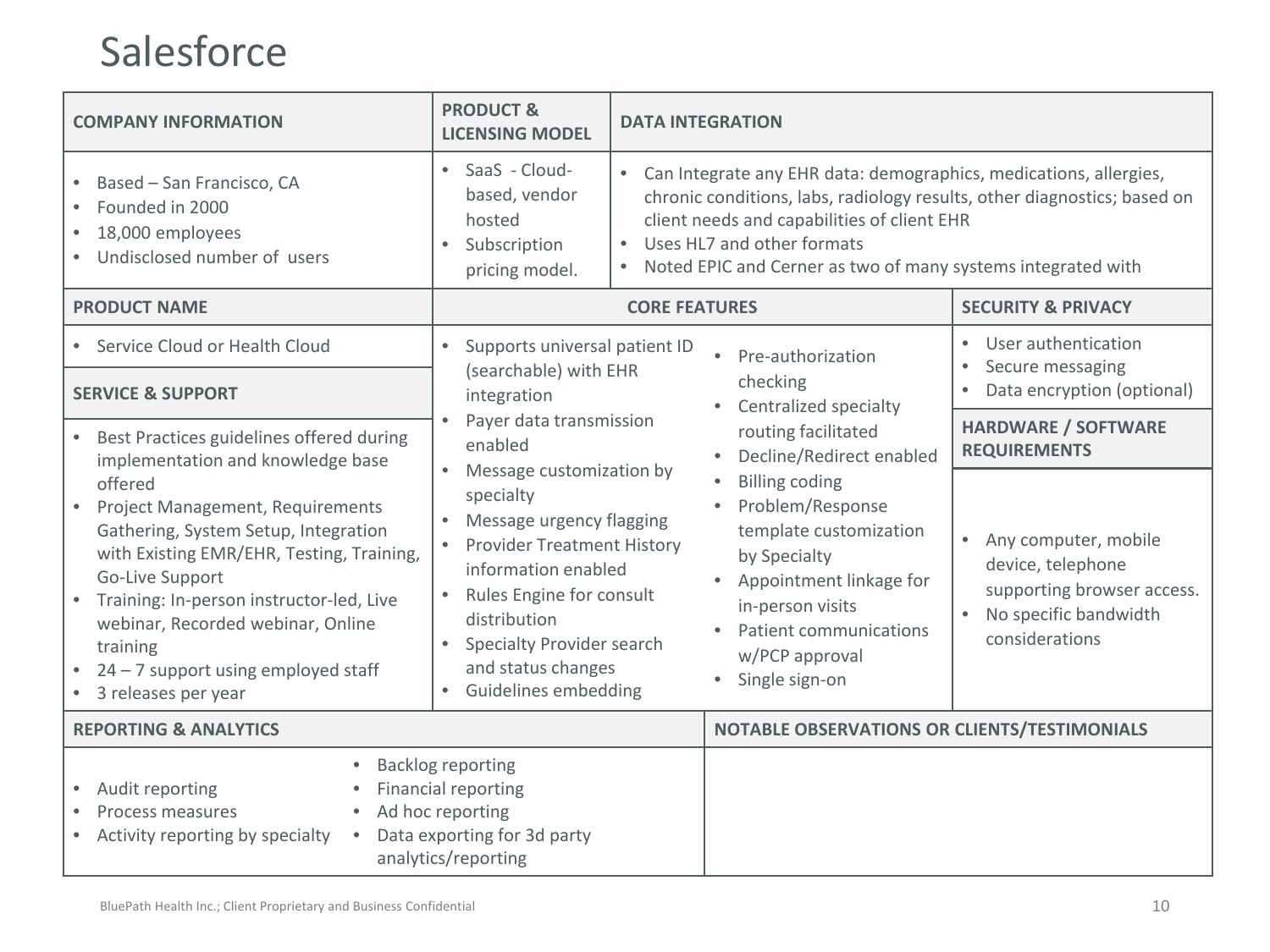# Stella Technology

| <b>COMPANY INFORMATION</b>                                                                                                                                                                                                                                                                                                                                                                               | <b>PRODUCT &amp; LICENSING</b><br><b>MODEL</b>                                                                                                                                                                                                                                                                                                                                              | <b>DATA INTEGRATION</b>                                                                                                                                                                                                                                                                                                                                                                                                                                                                          |                                                                                                                                                                                                                                                    |
|----------------------------------------------------------------------------------------------------------------------------------------------------------------------------------------------------------------------------------------------------------------------------------------------------------------------------------------------------------------------------------------------------------|---------------------------------------------------------------------------------------------------------------------------------------------------------------------------------------------------------------------------------------------------------------------------------------------------------------------------------------------------------------------------------------------|--------------------------------------------------------------------------------------------------------------------------------------------------------------------------------------------------------------------------------------------------------------------------------------------------------------------------------------------------------------------------------------------------------------------------------------------------------------------------------------------------|----------------------------------------------------------------------------------------------------------------------------------------------------------------------------------------------------------------------------------------------------|
| Based - San Jose, CA<br>Founded in 2012<br>35 employees<br>3 clients live on product<br>Product online since 2011                                                                                                                                                                                                                                                                                        | SaaS - Cloud-based,<br>vendor hosted with<br>client hosted model<br>available<br>Subscription pricing<br>model                                                                                                                                                                                                                                                                              | Integration includes: demographics, medications, allergies, chronic conditions,<br>labs, radiology results, other diagnostics. SSO for front-end integration with<br>EMR/HIE systems. Designed for seamless integration with payer or provider's<br>existing ecosystem.<br>Uses HL7 v2, CCD/CCDA, Direct and other proprietary/batch formats<br>$\bullet$<br>Reported Mirth, Siemens, NextGen, IDX specifically; with full integration with<br>a community, regional HIE is under implementation |                                                                                                                                                                                                                                                    |
| <b>PRODUCT NAME</b>                                                                                                                                                                                                                                                                                                                                                                                      | <b>CORE FEATURES</b>                                                                                                                                                                                                                                                                                                                                                                        |                                                                                                                                                                                                                                                                                                                                                                                                                                                                                                  | <b>SECURITY &amp; PRIVACY</b>                                                                                                                                                                                                                      |
| • Caredination<br><b>SERVICE &amp; SUPPORT</b>                                                                                                                                                                                                                                                                                                                                                           | Supports universal patient ID<br>$\bullet$<br>(searchable) with EHR integration<br>Payer data transmission enabled                                                                                                                                                                                                                                                                          | Pre-authorization checking<br>Centralized specialty routing<br>facilitated                                                                                                                                                                                                                                                                                                                                                                                                                       | User authentication<br>Secure messaging<br>Data encryption                                                                                                                                                                                         |
| Best Practices guidelines offered during<br>implementation and knowledge base offered<br>Project Management, Requirements Gathering,<br>System Setup, Integration with Existing EMR/EHR,<br>Testing, Training, Go-Live Support<br>Training: In-person instructor-led, Live webinar,<br>Recorded webinar, Online training<br>$24 - 7$ support using employed staff<br>Updates performed at client request | Message customization by<br>specialty<br>Message urgency flagging<br><b>Provider Treatment History</b><br>information enabled<br>Rules Engine for consult<br>$\bullet$<br>distribution<br>Specialty Provider search and<br>$\bullet$<br>status changes (filter by payer<br>accepted, geographic location,<br>$etc.$ )<br>Guidelines embedding and<br>eConsult documentation<br>requirements | Decline/Redirect enabled<br>Roadmap - Billing coding<br>Problem/Response template<br>customization by Specialty<br>Documentation, e.g. care plans<br>(via templates)<br>Care and task management<br>features<br>• Appointment linkage for in-<br>person visits<br><b>Bi-Directional Patient</b><br>communications w/PCP<br>approval<br>Single sign-on<br>$\bullet$                                                                                                                               | <b>HARDWARE / SOFTWARE</b><br><b>REQUIREMENTS</b><br>Any computer, mobile<br>$\bullet$<br>device, telephone supporting<br>browser access<br>No specific bandwidth<br>$\bullet$<br>considerations<br>Client hosted model has<br>server requirements |
| <b>REPORTING &amp; ANALYTICS</b>                                                                                                                                                                                                                                                                                                                                                                         |                                                                                                                                                                                                                                                                                                                                                                                             | NOTABLE OBSERVATIONS OR CLIENTS/TESTIMONIALS                                                                                                                                                                                                                                                                                                                                                                                                                                                     |                                                                                                                                                                                                                                                    |
| Audit reporting<br>Process measures<br>Ad hoc reporting<br>Activity reporting by specialty                                                                                                                                                                                                                                                                                                               | <b>Backlog reporting</b><br>Roadmap - Financial reporting<br>Data exporting for 3d party analytics/reporting                                                                                                                                                                                                                                                                                |                                                                                                                                                                                                                                                                                                                                                                                                                                                                                                  |                                                                                                                                                                                                                                                    |